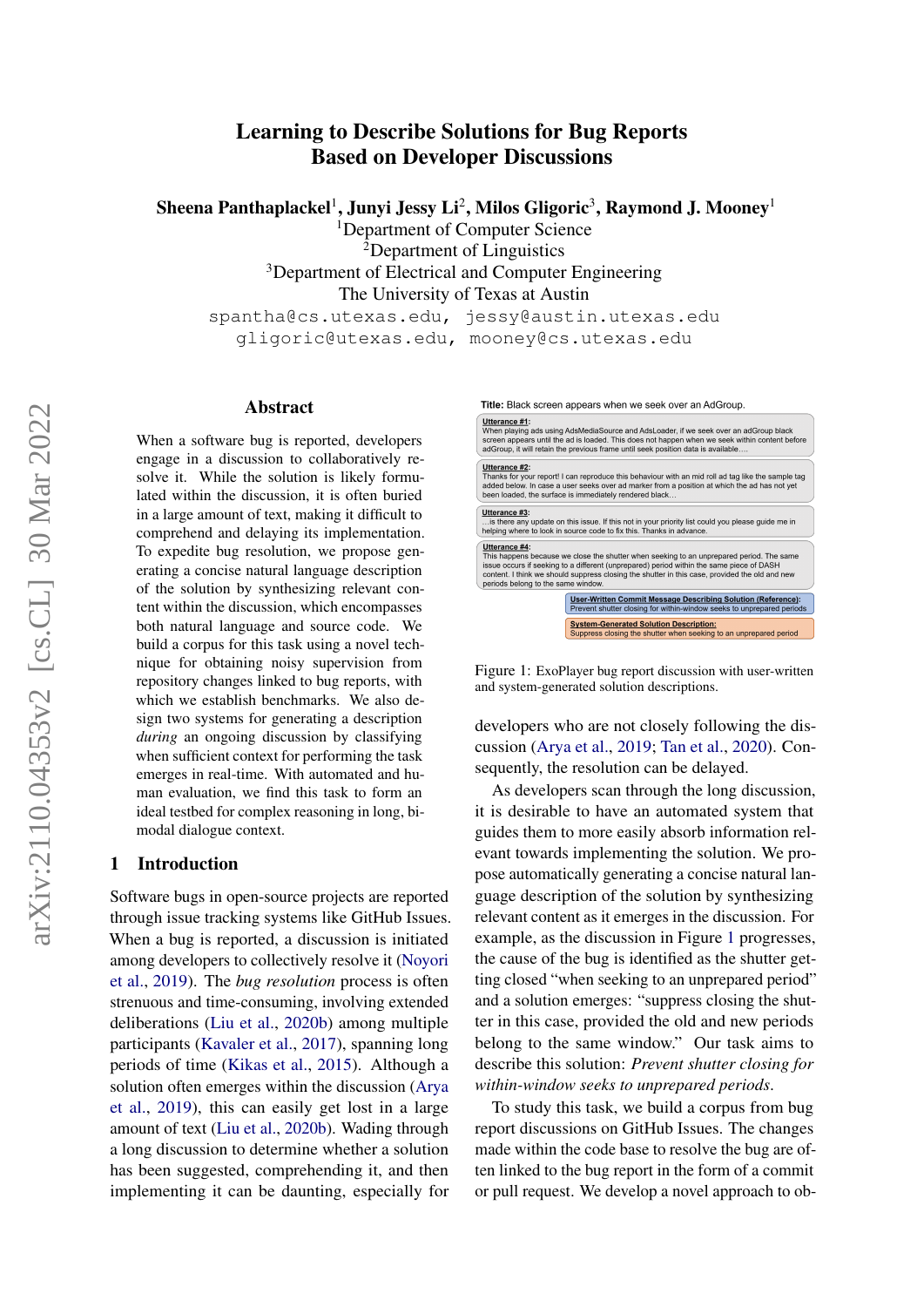tain noisy supervision for the solution description from the associated commit message or pull request title which describe the bug-resolving changes in natural language. To control for noise, we apply filtering techniques. The dataset and code are pub-licly available for research use.<sup>[1](#page-1-0)</sup>

With this data, we set benchmarks for generating solution descriptions, conditioned on the discussion. From the long context, a model must learn to tease out and condense information relevant to the solution. Handling long context is critical for tasks with dialogue as input, since the input grows rapidly with the number of interactions. Additionally, the context entails technical text, with natural language and source code often appearing in the same sentence [\(Li et al.,](#page-10-4) [2018\)](#page-10-4). So, deducing information from the context to articulate a meaningful description requires complex reasoning. We explore generation models including transformer models [\(Vaswani et al.,](#page-10-5) [2017\)](#page-10-5) and PLBART [\(Ah](#page-9-2)[mad et al.,](#page-9-2) [2021\)](#page-9-2), which was pretrained on large quantities of code and technical text. We evaluate with automated metrics and human evaluation.

Furthermore, we investigate integrating our task into a real-time setting. An informative description can be generated only if there is sufficient context about the solution, so we must wait until this context is available. In Figure [1,](#page-0-0) generation should be performed only after utterance #4 is made in the discussion. Since the solution is not formulated until that point, there is insufficient context to reliably generate a description before then. We design two methods for integrating a classifier that determines *when* to generate with a generation model: (1) a *pipelined* system with independently trained classification and generation models; (2) a *joint* system that is simultaneously trained for both tasks.

By monitoring progress and later chiming into the discussion with a solution description, this combined system lays the groundwork for future work on developing an intelligent dialogue agent which participates in discussions to facilitate more efficient bug resolution. While there is growing interest in building tools to support development activities such as code summarization [\(Iyer et al.,](#page-9-3) [2016;](#page-9-3) [Ahmad et al.,](#page-9-4) [2020\)](#page-9-4), comment updating [\(Panthap](#page-10-6)[lackel et al.,](#page-10-6) [2020b\)](#page-10-6), and commit message generation [\(Loyola et al.,](#page-10-7) [2017\)](#page-10-7), dialogue systems have been largely understudied in this domain. We con-

<span id="page-1-0"></span><sup>1</sup>[https://github.com/panthap2/](https://github.com/panthap2/describing-bug-report-solutions) [describing-bug-report-solutions](https://github.com/panthap2/describing-bug-report-solutions) sider our work as a step towards building more dialogue-based AI tools for software development.

# 2 Problem Setting

As shown in Figure [1,](#page-0-0) when a user reports a bug, they state the problem in the *title* (e.g., "Black screen appears when we seek over an AdGroup") and initiate a discussion by making the first *utterance*  $(U_1)$ , which usually elaborates on the problem. Other participants join the discussion at later time steps through utterances  $(U_2...U_T)$ , where T is the total number of utterances. Throughout the discussion, developers discuss various aspects of the bug, including a potential solution [\(Arya et al.,](#page-9-1) [2019\)](#page-9-1). We propose the task of generating a concise description of the solution (e.g., "Prevent shutter closing for within-window seeks to unprepared periods") by synthesizing relevant content within the title and sequence of utterances  $(U_1, U_2...)$ .

#### 3 Data

Following prior work on other tasks [\(Kavaler et al.,](#page-9-0) [2017;](#page-9-0) [Panichella et al.,](#page-10-8) [2021\)](#page-10-8), we mine issue reports corresponding to open-source Java projects from GitHub Issues. Issue reports can entail feature requests as well as bug reports. In this work, we focus on the latter. We identify bug reports by searching for "bug" in the labels assigned to a report and by using a heuristic for identifying bugrelated commits [\(Karampatsis and Sutton,](#page-9-5) [2020\)](#page-9-5).

# <span id="page-1-1"></span>3.1 Data Collection

A bug report is organized as an event timeline, recording activity from when it is opened to when it is closed. From comments that are posted on this timeline, we extract utterances which form the *discussion* corresponding to a bug report, ordered based on their timestamps. We specifically consider bug reports that resulted in code (or documentation) fixes [\(Nguyen et al.,](#page-10-9) [2012\)](#page-10-9). These changes are made through *commits* and *pull requests*, which also appear on the timeline. Changes made in a commit or pull request are described using natural language, in the corresponding commit message [\(Loyola et al.,](#page-10-7) [2017;](#page-10-7) [Xu et al.,](#page-11-0) [2019\)](#page-11-0) or pull request title [\(Kononenko et al.,](#page-10-10) [2018;](#page-10-10) [Zhao](#page-11-1) [et al.,](#page-11-1) [2019\)](#page-11-1). In practice, commit messages and pull request titles are written after code changes. However, like contemporary work [\(Chakraborty and](#page-9-6) [Ray,](#page-9-6) [2021\)](#page-9-6), we treat them as a proxy for solution descriptions to drive bug-resolving code changes.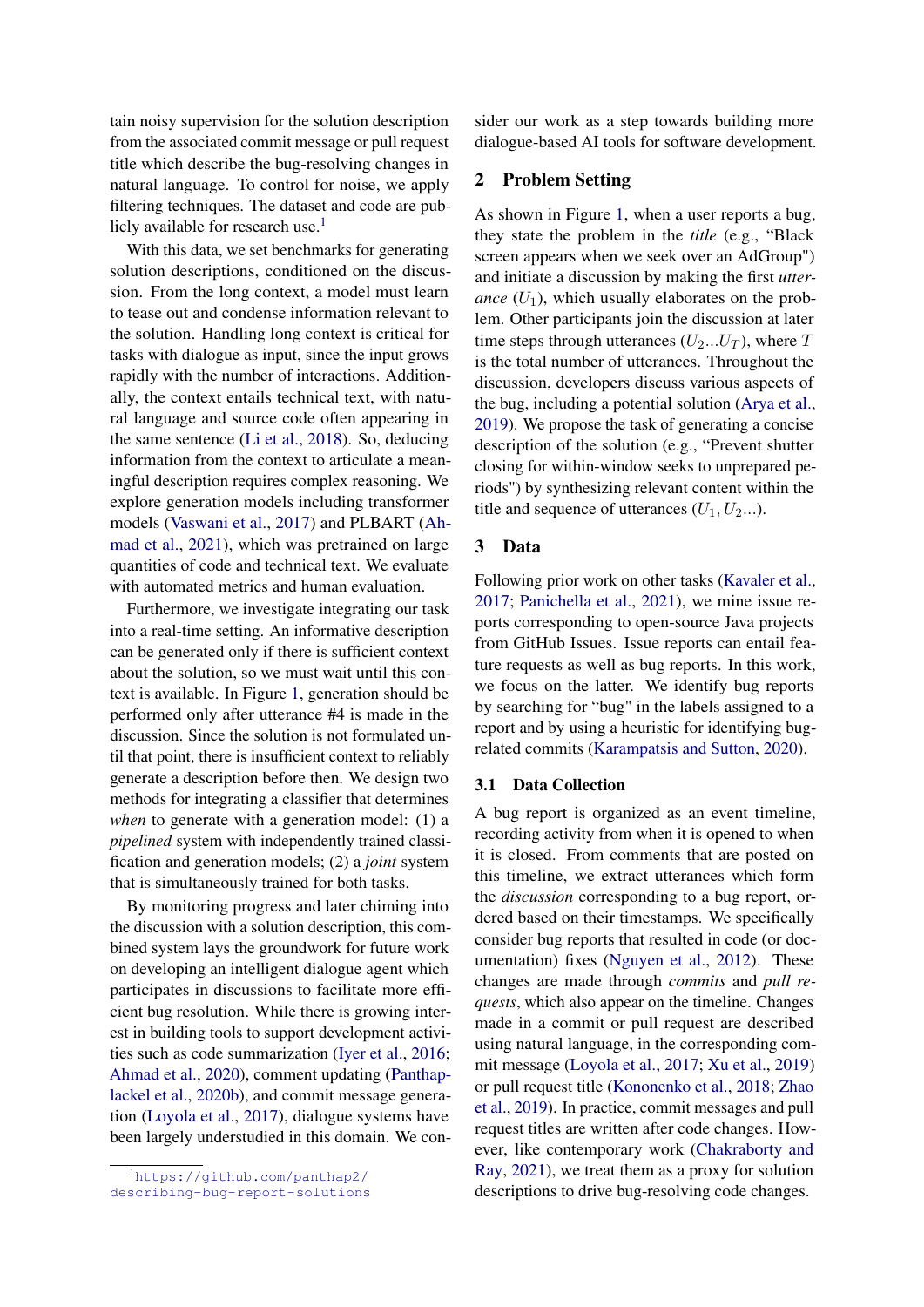<span id="page-2-2"></span>

|                                  | <b>Train</b>  | Valid       | <b>Test</b> | <b>Total</b>   |
|----------------------------------|---------------|-------------|-------------|----------------|
| Projects                         | 395 (330)     | 145(111)    | 134 (104)   | 412 (344)      |
| Examples                         | 9,862(4,664)  | 1,232 (599) | 1,234 (593) | 12,328 (5,856) |
| # Commit messages                | 4,520 (2,355) | 410 (234)   | 386 (189)   | 5,316 (2,778)  |
| $# PR$ titles                    | 5,342 (2,309) | 822 (365)   | 848 (404)   | 7,012 (3,078)  |
| Avg $T$                          | 3.9(4.5)      | 3.8(4.4)    | 4.0(4.4)    | 3.9(4.5)       |
| Avg $t_a$                        | 2.9(3.4)      | 2.9(3.4)    | 3.2(3.6)    | 2.9(3.4)       |
| Avg utterance length (#tokens)   | 68.4 (75.6)   | 74.8 (84.3) | 70.2(75.7)  | 69.2(76.5)     |
| Avg title length (#tokens)       | 10.6(10.6)    | 11.2(11.0)  | 11.5(11.3)  | 10.7(10.7)     |
| Avg description length (#tokens) | 9.1(10.5)     | 8.9(9.9)    | 9.1(10.1)   | 9.1(10.4)      |

Table 1: Data statistics. In parentheses, we show metrics computed on the filtered subset.

Furthermore, we extract the position of a commit or pull request on the timeline, relative to the utterances in the discussion. We consider this as the point at which a developer acquired enough information about the solution to implement the necessary changes and describe these changes with the corresponding commit message or pull request title. So, if the implementation is done immediately after  $U_q$  on the timeline, then we take this position  $t_q$  as the "gold" time step for when sufficient context becomes available to generate an informative description of the solution. This leads to examples of the form *(Title,*  $U_1...U_T$ *,*  $t_q$ *, description)*.

We disregard issues with multiple commit messages/PR titles, so there is at most one example per issue. This is because the reason for needing multiple sets of changes is not clear (e.g., the solution could be implemented in parts or the first solution may have been incorrect and it is later corrected).<sup>[2](#page-2-0)</sup>

## <span id="page-2-3"></span>3.2 Handling Noise

Due to significant noise in large online code bases like GitHub and StackOverflow, automatically extracted data from these sources is typically filtered both for more effective supervision and for more accurate evaluation [\(Panthaplackel et al.,](#page-10-11) [2020a;](#page-10-11) [Allamanis et al.,](#page-9-7) [2016;](#page-9-7) [Hu et al.,](#page-9-8) [2018;](#page-9-8) [Fernan](#page-9-9)[des et al.,](#page-9-9) [2019;](#page-9-9) [Iyer et al.,](#page-9-3) [2016;](#page-9-3) [Yao et al.,](#page-11-2) [2018;](#page-11-2) [Yin et al.,](#page-11-3) [2018\)](#page-11-3). Upon studying the data, we also deemed filtering to be necessary. First, we apply simple heuristics to reduce noise, which we discuss in more detail in Appendix [A.](#page-12-0) From this, we obtain the examples that are primarily used for training and evaluation in this work, which we refer to as the *full dataset*. Next, we identify three sources of noise that are more difficult to control with simple heuristics and use techniques described below to quantify them and build a *filtered subset* of the full dataset that is less noisy. This subset is used for more detailed analysis of the models that are discussed in the paper, and we find that training on this subset leads to improved performance ([§4.3\)](#page-4-0). Generic descriptions: Commit messages and pull request titles are sometimes generic (e.g., *"fix issue."*) [\(Etemadi and Monperrus,](#page-9-10) [2020\)](#page-9-10). To limit such cases, we compute normalized inverse word frequency (NIWF), which is used in prior work to quantify specificity [\(Zhang et al.,](#page-11-4) [2018\)](#page-11-4). The filter excludes 1,658 examples in which the reference description's NIWF score is below 0.116 (10th percentile computed from the training data).

Uninformative descriptions: Instead of describing the solution, the commit message or pull request title sometimes essentially re-states the problem (which is usually mentioned in the title of the bug report). To control for this, we compute the percentage of unique, non-stopword tokens in the reference description which also appear in the title. The filtered subset excludes 3,552 additional examples in which this percentage is 50% or more. Discussions without sufficient context: While enough context is available to a developer to implement a solution at  $t_q$ , this context may not always be available in the discussion and could instead be from their technical expertise or external resources. For instance, in the discussion in the footnote<sup>[3](#page-2-1)</sup>, only a stack trace and personal exchanges between developers are present. From the utterance before the PR, "Or PM me the query that failed" suggests that an offline conversation occurred. Since relevant content is not available in such cases, it is unreasonable to expect to generate an informative description. We try to identify such examples with an approach [\(Nallapati et al.,](#page-10-12) [2017\)](#page-10-12) for greedily constructing an extractive summary based on a reference abstractive summary. The filtered subset excludes 1,262 more examples for which a summary could not be constructed (i.e., there is no relevant sentence that is extracted from the context). After applying all three filters, we have 5,856 examples.

<span id="page-2-0"></span><sup>&</sup>lt;sup>2</sup>However, since such examples could be useful for future work, they are available in the data we release.

<span id="page-2-1"></span><sup>3</sup>[https://github.com/prestodb/presto/](https://github.com/prestodb/presto/issues/14567) [issues/14567](https://github.com/prestodb/presto/issues/14567)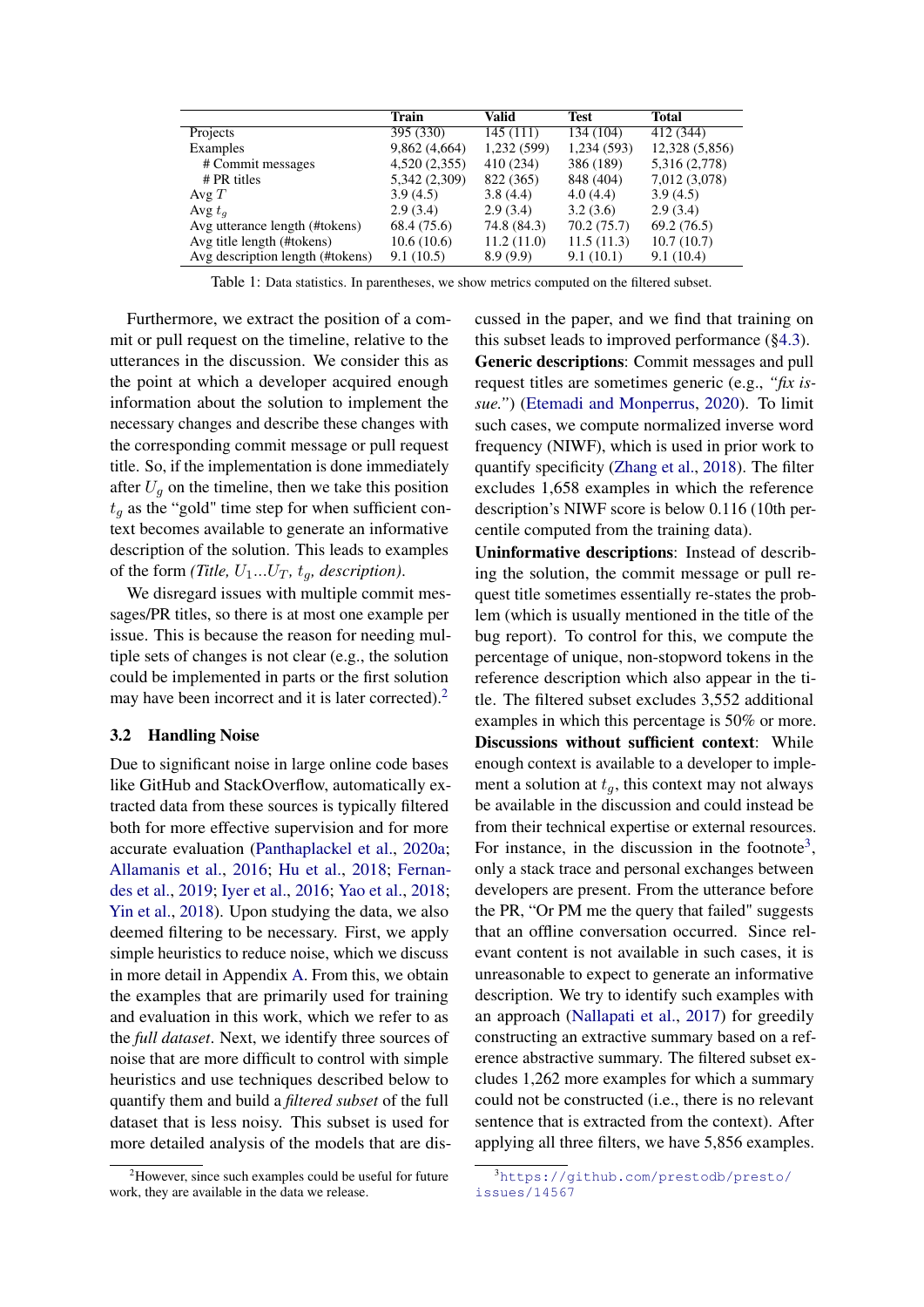<span id="page-3-0"></span>

|        | Title                        | 73.0 | 88.9 | 94.0 | 96.1 |
|--------|------------------------------|------|------|------|------|
| Full   | $U_1U_{t_q}$                 | 54.7 | 87.6 | 95.0 | 97.6 |
|        | Title + $U_1U_{t_q}$         | 47.9 | 82.0 | 91.2 | 94.8 |
|        | Title                        | 82.3 | 95.6 | 98.4 | 99.4 |
| Filtr. | $U_1U_{t_g}$                 | 49.9 | 87.4 | 95.1 | 97.8 |
|        | Title + $\tilde{U}_1U_{t_q}$ | 47.5 | 86.0 | 94.5 | 97.5 |

Table 2: Percent of novel unigrams, bigrams, trigrams, and 4-grams in the reference description, with respect to the title,  $U_1...U_{t_g}$ , and title +  $U_1...U_{t_g}$ . High percentages show that generating solutions is an abstractive task.

## 3.3 Preprocessing

Since text in this domain can contain code tokens, we *subtokenize* (e.g., snake\_case  $\rightarrow$  snake case, camelCase  $\rightarrow$  camel case) in the title, utterances, and description. We retain inlined code (on average 5.7 tokens/utterance); however, we remove code blocks and embedded code snippets (with markdown tags), as done in prior work [\(Tabassum et al.,](#page-10-13) [2020;](#page-10-13) [Ahmad et al.,](#page-9-2) [2021\)](#page-9-2). Capturing meaning from large bodies of code often requires reasoning with respect to the abstract syntax tree [\(Alon et al.,](#page-9-11) [2019\)](#page-9-11) and data and control flow graphs [\(Allamanis](#page-9-12) [et al.,](#page-9-12) [2018\)](#page-9-12). However, markdown tags are not always used to identify code [\(Tabassum et al.,](#page-10-13) [2020\)](#page-10-13), and consequently, we observe some instances of larger code blocks within utterances that cannot be easily removed. We do not use source code files within a project's repository and leave it to future work to incorporate large bodies of code. We discard URLs and mentions of GitHub usernames from utterances. From the description, we remove references to issue and pull request numbers.

#### 3.4 Partitioning

The dataset spans bug reports from April 2011 - July 2020. We partition based on the timestamp of the commit or pull request associated with a given example. Namely, we require all timestamps in the training set to precede those in the validation set and those in the validation set to precede those in the test set. Partitioning with respect to time ensures that we are not using models trained on future data to make predictions in the present, more closely resembling the real-world scenario [\(Nie](#page-10-14) [et al.,](#page-10-14) [2022\)](#page-10-14). Dataset statistics are shown in Table [1.](#page-2-2)

## 4 Generating Solution Descriptions

We first generate informative solution descriptions in a static setting, in which we leverage the oracle context from the discussion (i.e., the title and  $U_1...U_{t_g}$ ). From Table [1,](#page-2-2) the average length of a

single utterance is ∼70 tokens while the average description length is only ∼9 tokens. Therefore, this task requires not only effectively selecting content about the solution from the long context (which could span multiple utterances) but also synthesizing this content to produce a concise description. Following [See et al.](#page-10-15) [\(2017\)](#page-10-15), we compute the percent of novel n-grams in the reference description with respect to the input context in Table [2.](#page-3-0) The high percentages underline the need for an *abstractive* approach, rather than an *extractive* one which generates a description by merely copying over utterances or sentences within the discussion.[4](#page-3-1) Furthermore, this task requires complex, bimodal reasoning over the discussion, encompassing both natural language and source code.

#### <span id="page-3-2"></span>4.1 Models

We benchmark various models for this task. To represent the input in neural models, we insert <TITLE\_START> before the title and <UTTERANCE\_START> before each utterance. Copy Title: Though the bug report title usually only states a problem, we observe that it sometimes also puts forth a possible solution, so we evaluate how well it can serve as a solution description.

S2S + Ptr: We consider a transformer encoderdecoder model [\(Vaswani et al.,](#page-10-5) [2017\)](#page-10-5) in which we flatten the context into a single input sequence. Generating the output often requires incorporating project-specific out-of-vocabulary tokens from the input, so we support copying with a pointer generator network [\(Vinyals et al.,](#page-10-16) [2015\)](#page-10-16).

Hier S2S + Ptr: Inspired by hierarchical approaches for dialogue response generation [\(Serban](#page-10-17) [et al.,](#page-10-17) [2016\)](#page-10-17), we consider a hierarchical variant of the S2S + Ptr model with two separate encoders: one for representing an individual utterance, and one for representing the whole discussion. We provide implementation details in Appendix [B.](#page-12-1)

PLBART: [Ahmad et al.](#page-9-2) [\(2021\)](#page-9-2) proposed PLBART, which is pretrained on a large amount of code from GitHub and software-related natural language from StackOverflow, using BART-like [\(Lewis](#page-10-18) [et al.,](#page-10-18) [2020\)](#page-10-18) training objectives. With fine-tuning, PLBART achieves state-of-the-art performance on many program and language understanding tasks. We fine-tune PLBART on our training set and evaluate its ability to comprehend bug report discus-

<span id="page-3-1"></span><sup>&</sup>lt;sup>4</sup>We observe very low performance with extractive approaches, as shown in Appendix [C.](#page-12-2)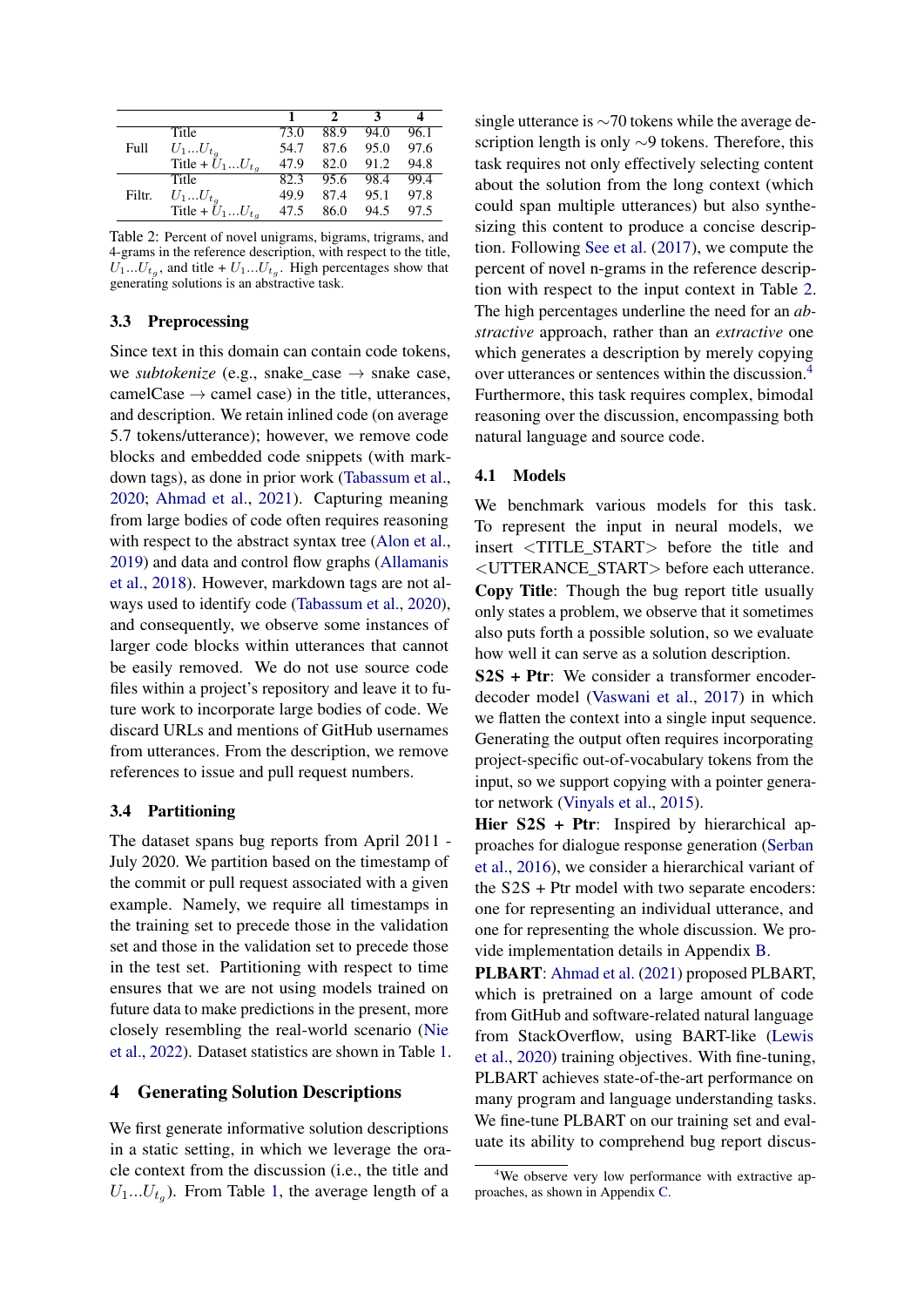<span id="page-4-2"></span>

|        | Model            | BLEU                 | <b>METEOR</b> | <b>ROUGE</b>         |
|--------|------------------|----------------------|---------------|----------------------|
|        | Copy Title       | $14.4$ <sup>  </sup> | 13.1          | $24.4^{\S}$          |
|        | $S2S + Ptr$      | 12.6                 | 9.8           | $25.0^{\ddagger}$    |
| 쿧      | Hier $S2S + Ptr$ | 12.4                 | 9.6           | $24.1^{\frac{6}{5}}$ |
|        | <b>PLBART</b>    | 16.6                 | 14.5          | 28.3                 |
|        | PLBART (F)       | $14.2$ <sup>  </sup> | 12.3          | $25.1^{\ddagger}$    |
|        | Copy Title       | $10.0^{*7}$          | 8.3           | 16.6                 |
|        | $S2S + Ptr$      | $10.2*$              | 7.5           | 20.1                 |
| Filtr. | Hier $S2S + Ptr$ | $9.9^{\dagger}$      | 7.4           | 19.6                 |
|        | PLBART           | $12.3^{\ddagger}$    | 9.9           | 21.1                 |
|        | PLBART (F)       | $12.3^{\ddagger}$    | 10.2          | 21.9                 |

Table 3: Automated metrics. S2S + Ptr and Hier S2S + Ptr scores are averaged across 3 trials. Differences that are *not* statistically significant are indicated with matching symbols.

sions and generate descriptions of solutions.<sup>[5](#page-4-1)</sup> Note that PLBART has a 1024 token limit. We use left truncation to keep the most recent content.

**PLBART** (F): Since PLBART is pretrained on a large amount of data, we can afford to reduce the fine-tuning data. So we fine-tune on only the filtered subset of the training set (cf. [§3.2\)](#page-2-3), to investigate whether fine-tuning on this "less noisy" sample can lead to improved performance.

## <span id="page-4-4"></span>4.2 Results: Automated Metrics

We use text generation metrics, BLEU-4 [\(Papineni](#page-10-19) [et al.,](#page-10-19) [2002\)](#page-10-19), METEOR [\(Banerjee and Lavie,](#page-9-13) [2005\)](#page-9-13), and ROUGE-L [\(Lin,](#page-10-20) [2004\)](#page-10-20). We compute statistical significance with bootstrap tests [\(Berg-Kirkpatrick](#page-9-14) [et al.,](#page-9-14) [2012\)](#page-9-14) with  $p < 0.05$ . Results are in Table [3.](#page-4-2) On the full test set, PLBART significantly outperforms other models, demonstrating the value of pretraining on large amounts of data. PLBART (F) underperforms PLBART on the full test set. On the filtered subset, it either beats or matches PLBART.

Performance drops across models between the full and filtered test sets. The relatively high performance of the naive Copy Title baseline shows that simply copying or rephrasing the title performs well in many cases, particularly for the full test. The filtered subset is designed to remove uninformative reference descriptions that merely re-state the problem, as illustrated in Table [2](#page-3-0) with filtered reference descriptions having higher percentages of novel n-grams, with respect to the title. Nonetheless, keywords relevant to the solution are often also in the title, so the Copy Title baseline still achieves reasonable scores on the filtered subset. Although automated metrics provide some signal, they emphasize syntactic similarity over semantic similarity. So, we conduct human evaluation.

<span id="page-4-3"></span>

| Model                       | Full              | <b>Filtered</b> |
|-----------------------------|-------------------|-----------------|
| Copy Title                  | 8.1               | 6.0             |
| $S2S + Ptr$                 | $1.3*$            | $1.2^{\dagger}$ |
| Hier $S2S + Ptr$            | $1.3*$            | $1.2^{\dagger}$ |
| <b>PLBART</b>               | 11.9              | 10.5            |
| PLBART (F)                  | $33.1^{\ddagger}$ | 39.5            |
| All Poor                    | $\overline{20.0}$ | 22.1            |
| <b>Insufficient Context</b> | $31.9^{\ddagger}$ | 25.6            |

Table 4: Human evaluation results: Percent of annotations for which users selected predictions made by each model. This entails 160 annotations for the full test set, 86 of which correspond to examples in our filtered subset. Differences that are *not* significant are indicated with matching superscripts.

#### <span id="page-4-0"></span>4.3 Results: Human Evaluation

Evaluators first read the title and discussion  $(U_1...U_{t_g})$ . For each example, they are shown predictions from the 5 models discussed in Section [4.1.](#page-3-2) From these, they must select one or more that are most informative towards resolving the bug. If all candidates are uninformative, they select a separate option: "All candidates are poor." There is also another option to indicate that there is insufficient context about the solution ([§3.2\)](#page-2-3), making it difficult to evaluate candidate descriptions. They also write a rationale for their response.

Since annotation requires not only technical expertise, but also high cognitive load and time commitment, it is hard to perform human evaluation on a large number of examples with multiple judgments per example. Similar to [Iyer et al.](#page-9-3) [\(2016\)](#page-9-3), we resort to having each example annotated by one user to obtain more examples. We recruited 8 graduate students with 3+ years of programming experience and familiarity with Java. They are not active contributors, so they will likely select the option of insufficient context more often than if they had a deeper understanding of the various software projects. However, it is difficult to conduct a user study at a similar scale with contributors. Nonetheless, there are developers aiming to become firsttime contributors for a particular project [\(Tan et al.,](#page-10-3) [2020\)](#page-10-3). Our study better aligns with this use case.

Each user annotated 20 examples, leading to annotations for 160 unique examples in the full test set. In Table [4,](#page-4-3) we show that PLBART (F) substantially outperforms all other models, with users selecting its output 33.1% of the time. Even though the title typically only states a problem, users selected it 8.1% of the time. From rationales that users were asked to write, we found that there were cases in which the title not only posed the problem but also offered a solution. Users rarely preferred the output of  $S2S$  + Ptr and Hier  $S2S$  + Ptr as they

<span id="page-4-1"></span><sup>&</sup>lt;sup>5</sup>We focus on PLBART rather than vanilla BART because it achieves higher performance, as shown in Appendix [D.](#page-14-0)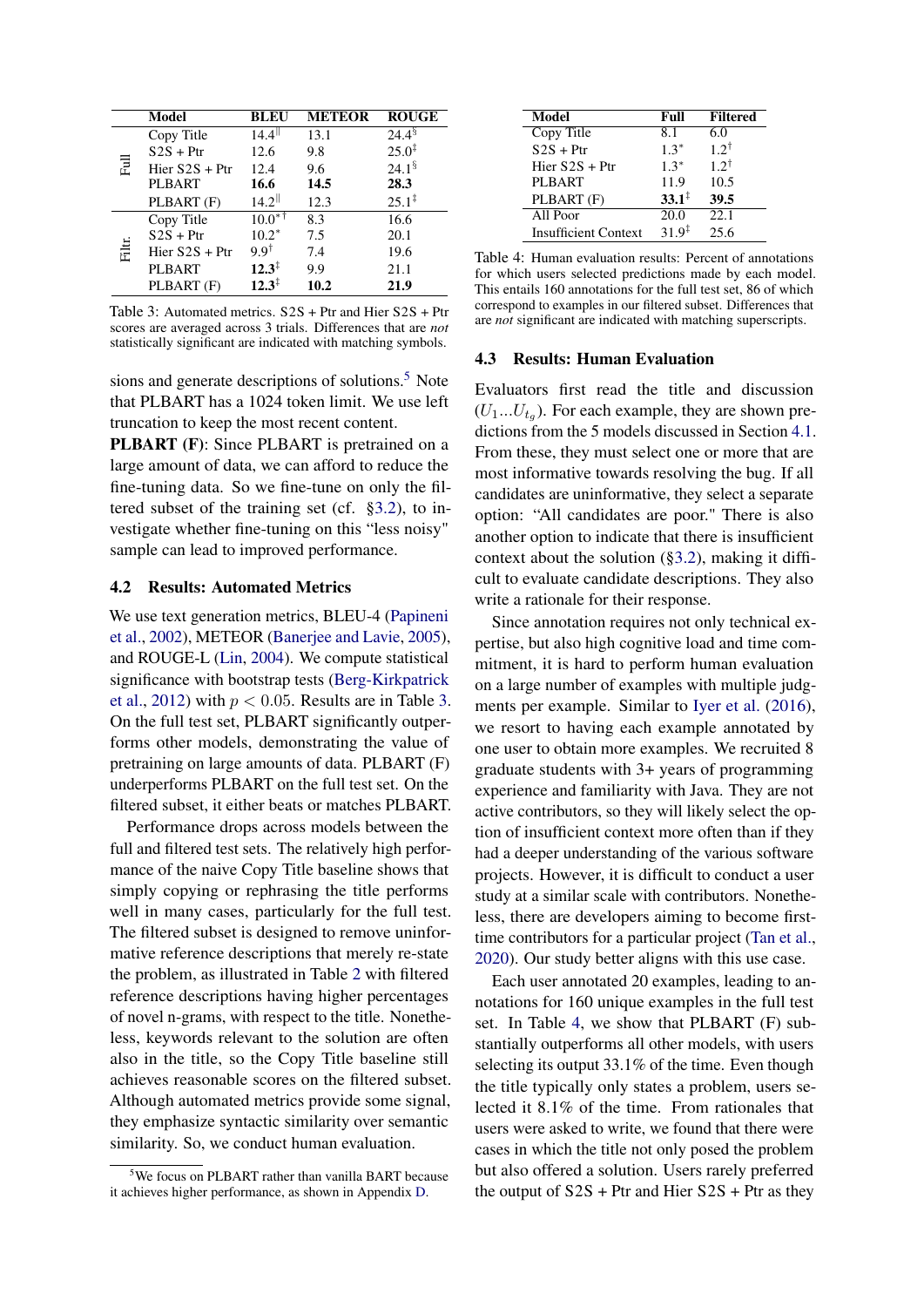<span id="page-5-0"></span>

|                  | Title $\downarrow$ |       |      | $U_1U_{t_q}$ only $\uparrow$ |
|------------------|--------------------|-------|------|------------------------------|
| Model            |                    |       |      |                              |
| Copy Title       | 100.0              | 100.0 | 0.0  | 0.0                          |
| $S2S + Ptr$      | 64.8               | 37.1  | 31.6 | 25.3                         |
| Hier $S2S + Ptr$ | 60.3               | 34.2  | 38.7 | 26.1                         |
| PLBART           | 80.8               | 77.7  | 31.0 | 41.4                         |
| PLBART (F)       | 36.9               | 28.4  | 52.8 | 42.3                         |
| Reference        | 32.7               | 22.2  | 38.8 | 25.4                         |

Table 5: Percent of unigrams and bigrams in the prediction (or reference) which appear in the title and in  $U_1...U_{t_q}$  only (excluding the title), on the CS subset.

<span id="page-5-1"></span>

| Model            | Prediction                           |
|------------------|--------------------------------------|
| Copy Title       | black screen appears when we seek    |
|                  | over an ad group.                    |
| $S2S + Ptr$      | fix black ads                        |
| Hier $S2S + Ptr$ | fix seeking in ad tag                |
| <b>PLBART</b>    | suppress closing shutter when seek-  |
|                  | ing over an ad group                 |
| $PLBART$ $(F)$   | suppress closing the shutter when    |
|                  | seeking to an unprepared period      |
| Reference        | prevent shutter closing for within - |
|                  | window seeks to unprepared periods   |

Table 6: Model outputs for the example shown in Figure [1.](#page-0-0)

usually just rephrased the problem. PLBART also appears to be re-stating the problem in many cases; however, less often than other models.

Though we see similar trends across the full test set and the filtered subset, all models except PLBART (F) tend to perform worse on the filtered subset, as previously observed on automated metrics. Also, the average number of cases with insufficient context is lower for the filtered subset, confirming that we are able to reduce such cases through filtering. We find the results on the filtered data to align better with human judgment. By fine-tuning on the filtered training set, PLBART (F) learns to pick out important information from within the context and generate descriptions which reflect the solution rather than the problem.

## <span id="page-5-3"></span>4.4 Analysis

Of the 160 annotated examples, users found 109 to have sufficient context about the solution. We consider this the *context-sufficient subset (CS)*, which we will release for future research. To analyze how models exploit the provided context, we measure the percent of n-grams in the prediction which overlap with the title as well as  $U_1...U_{t_g}$  (excluding n-grams already in the title) in Table [5.](#page-5-0) PLBART (F)'s predictions tend to have less n-gram overlap with the title and more overlap with the utterances. This suggests that this model predicts fewer uninformative descriptions which merely re-state the problem mentioned in the title and instead focuses on other content from the utterances.

In Table [6,](#page-5-1) we show model outputs for the example in Figure [1.](#page-0-0) SeqToSeq and Hier S2S + Ptr essentially rephrase aspects of the problem, which are described in the title. Both PLBART and PLBART (F) capture the solution, with PLBART (F) providing more information. When there is sufficient context, 62.4% of the time, either PLBART or PLBART (F) generates output that is informative towards bug resolution. While this demonstrates that fine-tuning this large, pretrained model on our data can be useful in supporting bug resolution in on-line discussions to some extent, it also shows that there is opportunity for improvement.

We manually inspected PLBART (F)'s outputs and associated user rationales. We observe that the model tends to perform better when the solution is clearly stated in 1-3 consecutive sentences (Table [7](#page-6-0) (1) and (2)). When more complex synthesis is needed, it sometimes stitches together tokens from the input incorrectly (Table [7](#page-6-0) (3)). Next, although the model picks up on information in the context, sometimes, it draws content from an elaboration of the problem from within the discussion rather than a formulation of the solution (Table [7](#page-6-0) (4)). This demonstrates that it still struggles to disentangle content relevant to the solution from that about the problem. It also sometimes struggles to generate meaningful output when in-lined code is present, highlighting the challenge in bimodal reasoning about code and natural language (Table [7](#page-6-0) (5)).

## 5 Supporting Real-Time Generation

Generating an informative description requires sufficient context about the solution being available in the discussion. In a real-time setting, this context is likely not immediately available but rather emerges as the discussion progresses, and we must wait until it becomes available to generate a solution description. However, the time step at which it becomes available  $(t_q)$  is not known beforehand, so we must instead predict it  $(t_p)$  in order to perform generation *during* ongoing discussions. For this, we consider classifying whether sufficient context is available upon each new utterance. In Figure [1,](#page-0-0) the solution is formulated in  $U_4$ , so the correct behavior is to predict the negative label at  $t = 1, 2, 3$ and the positive label at  $t = 4$ . Once the positive label is predicted at  $t_p$ <sup>[6](#page-5-2)</sup>, the description is generated, conditioned on the title and  $U_1...U_{t_p}$ . We develop

<span id="page-5-2"></span><sup>&</sup>lt;sup>6</sup>Classifications are not made at  $t > t_p$ . We leave generating at multiple time steps for future work.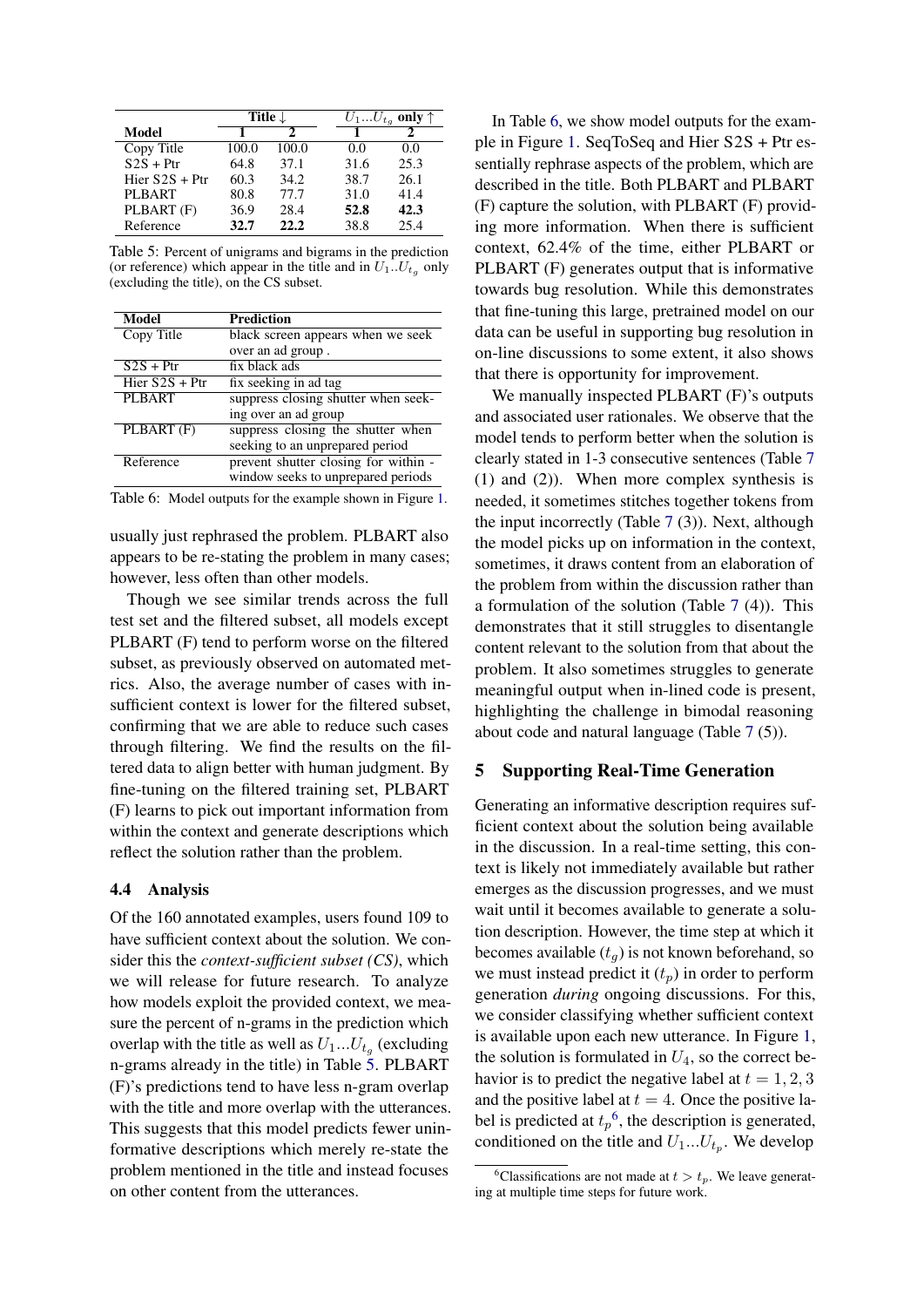<span id="page-6-0"></span>

|     | <b>Title</b>                                  | PLBART (F)                               | <b>Reference</b>                  |
|-----|-----------------------------------------------|------------------------------------------|-----------------------------------|
| (1) | Issue with dex: OIDC server is not available  | fix trailing slash in auth - server      | strip trailing forward slash from |
|     | at the 'quarkus.oidc.auth-server-url' URL     | url                                      | oide url                          |
| (2) | InvalidDataTypeException: UDATA con-          | fix bug in byte code dumper              | fix interpretation of switch in-  |
|     | tains value larger than Integer.MAX_VALUE     | when tables witch instruction            | structions in byte code dumper    |
|     | DDR issue decoding lookswitch                 | precedes tables witch instruction        |                                   |
| (3) | Worldmap viewport changes when switching      | don't refresh widget grid when           | define key prop for map visual-   |
|     | between dashboard pages                       | worldmap loses viewport                  | ization to update map on dimen-   |
|     |                                               |                                          | sion change                       |
| (4) | Workaround comments exist in opengrok-        | fix if $ex - de$ / if $ex \ne 705$ (com- | use jflex $1.8.2$                 |
|     | indexer/pom.xml file while the related issues | ment)                                    |                                   |
|     | are already fixed.                            |                                          |                                   |
| (5) | Why subscribe with single action for onNext   | $1 \cdot x$ : fix subscription . sub-    | fixed sonar findings              |
|     | design to crush if error happened?            | scribe () to return observable.          |                                   |
|     |                                               | empty $( ) 2 \cdot x : fix$ subscription |                                   |
|     |                                               | . subscribe () to return observ-         |                                   |
|     |                                               | able $\epsilon$ empty ( )                |                                   |

Table 7: Output of PLBART (F) for a sample of examples in the test set. Derived from: [https://github.com/](https://github.com/quarkusio/quarkus/issues/10227) [quarkusio/quarkus/issues/10227](https://github.com/quarkusio/quarkus/issues/10227), <https://github.com/eclipse-openj9/openj9/issues/9294>, <https://github.com/Graylog2/graylog2-server/issues/7997>, [https://github.com/oracle/](https://github.com/oracle/opengrok/issues/3172) [opengrok/issues/3172](https://github.com/oracle/opengrok/issues/3172), <https://github.com/ReactiveX/RxJava/issues/637>.

two systems for integrating classification with a generation model: *pipelined* and *joint trained*.

## <span id="page-6-1"></span>5.1 Pipelined System

We design an independent classifier built on PLBART's encoder. When a new utterance  $U_t$  is made in the discussion, we encode the context so far (the title and all utterances up to and including  $U_t$ ). We take the final hidden state,  $e_t$ , as the context representation at  $t$ , which we feed  $e_t$  through a 3-layer classification head and apply softmax to classify whether or not sufficient context is available. We train to minimize cross entropy loss. At test time, we use the already trained PLBART (F) model to generate a solution description with context available at  $t_p$ .

## 5.2 Joint System

We initialize an encoder-decoder model from PLBART with an additional classification head ([§5.1\)](#page-6-1). The encoder is shared among the two tasks. When classifying whether sufficient context about the solution is available, there is likely specific solution-related content that contributes to predicting the positive label. So, classification may enhance encoder representations, improving content selection for generating solution descriptions.

Furthermore, having sufficient context correlates with whether it can be used to generate an *informative* description. So, the informativeness of a description that can be generated with the available context can provide signal for classifying whether that context is sufficient. Additionally, if sufficient context was not previously available at  $t - 1$  but becomes available at  $t$ , we expect an improvement

in the informativeness of the descriptions generated at the two time steps. We represent these descriptions with the final decoder states at the two time steps,  $d_{t-1}$  and  $d_t$ . We concatenate  $e_t$ ,  $d_{t-1}$ , and  $d_t$ to form the input into the classification head. For training loss, we sum the generation and classification losses across time steps  $t_1...t_q$ . Sufficient context for generation may not be available at  $t < t_q$ , so we mask generation loss for earlier time steps.

## 5.3 Evaluation Setup

We train on filtered data since we found this to improve performance. At test time, a system can generate a solution description at  $t_p \n\t\leq t_q$ , or it can fail to predict the positive label before or at  $t<sub>q</sub>$ . After a commit/PR for fixing the bug is made at  $t_q$ , the state of the discussion changes, with possible mentions of the solution that is implemented. Since using this as context to generate a solution description can be considered "cheating," we do not make predictions for time steps after  $t<sub>q</sub>$ . We treat this as the system *refraining* from generating after not finding sufficient context.

## 5.4 Results: Automated Metrics

The pipelined and joint systems refrained from generating 33.3-35.4% and 36.4-39.8% of the time respectively. We present automated metrics for the remaining cases in Table [8.](#page-7-0) We find that  $t_q - t_p$  is between 1.69 and 1.85 for the pipelined system and between 1.81 and 1.97 for the joint system. While a system should wait until sufficient context is available, sometimes, the last couple utterances before the implementation do not add context about the solution but are personal exchanges (e.g., "Thanks",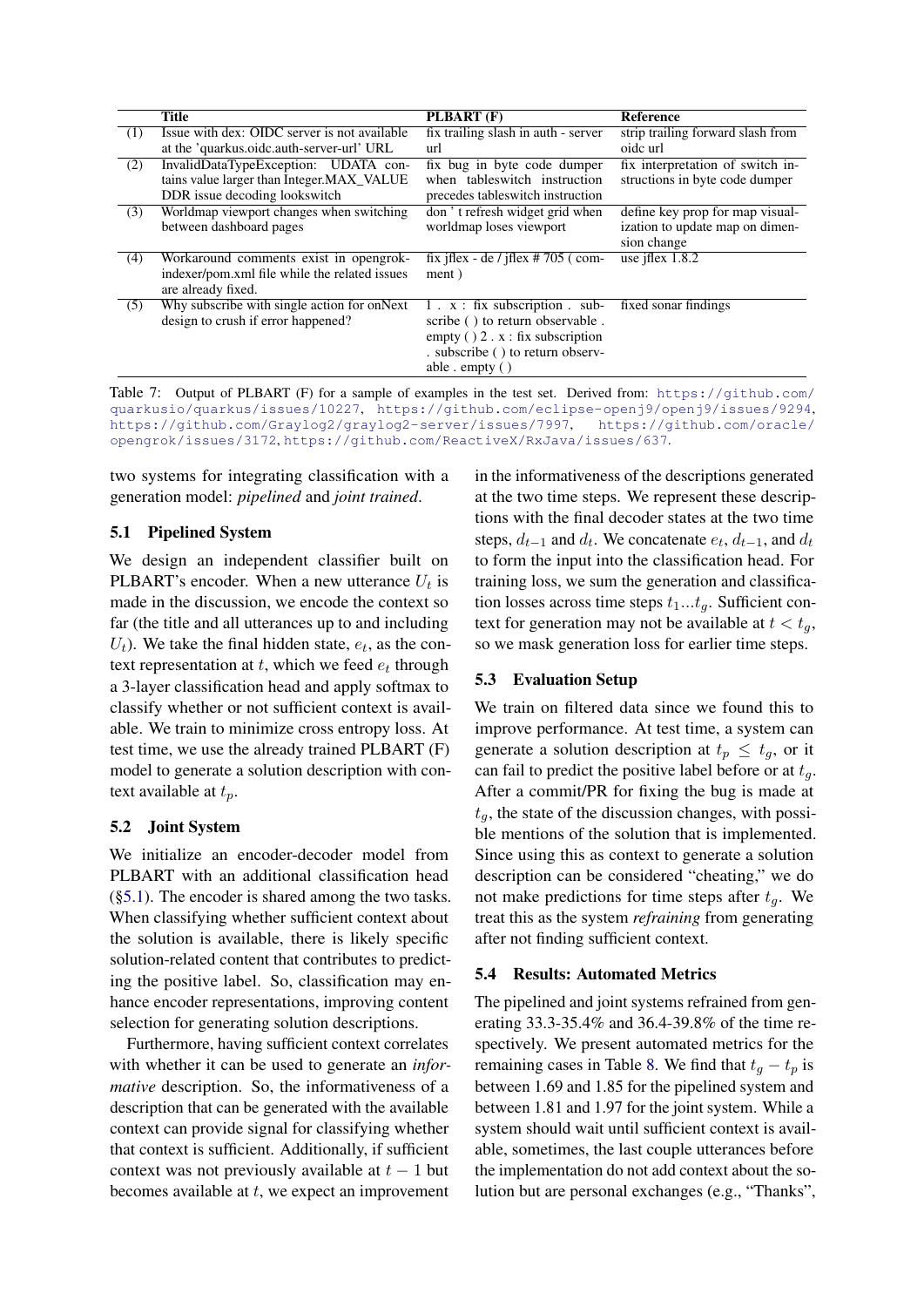<span id="page-7-0"></span>

|           |        | $\mathbf{t_{p}} \leq \mathbf{t_{g}}$ | $-\mathrm{t}_{\mathrm{p}}$<br>Ūα | <b>BLEU</b>       | <b>METEOR</b>        | <b>ROUGE</b>        |
|-----------|--------|--------------------------------------|----------------------------------|-------------------|----------------------|---------------------|
| Pipelined | Full   | $\omega t_p$                         | 1.69                             | $14.3^{\ddagger}$ | $12.4^{\frac{5}{3}}$ | $25.1$ <sup>1</sup> |
|           |        | $\omega t_a$                         |                                  | $14.4^{\ddagger}$ | $12.5^{\frac{5}{3}}$ | $25.3$ <sup>1</sup> |
|           | Filtr. | $@t_p$                               | 1.85                             | $12.5*$           | 10.1                 | 21.7                |
|           |        | $\mathbf{\omega}$ <sub>t</sub>       |                                  | $12.6*$           | 10.5                 | 22.3                |
|           | Full   | $\omega t_p$                         | 1.81                             | 13.1              | 11.4                 | $22.4^{\circ}$      |
| Joint     |        | $@t_q$                               | ۰                                | 13.2              | 11.7                 | $22.5^{\dagger}$    |
|           |        | $\omega t_p$                         | 1.97                             | 11.7              | 9.5                  | 19.3                |
|           | Filtr. | $\omega t_a$                         |                                  | 11.9              | 9.9                  | 19.7                |

<span id="page-7-1"></span>Table 8: Automated metrics for combined systems when  $t_p \le t_g$ . We compare the generated description  $\mathcal{Q}t_p$  with that if the system had generated @tg. Differences that are *not* statistically significant are indicated with matching superscripts.

|        |           | $t_e - t_p$ |      | <b>BLEU METEOR</b> | <b>ROUGE</b> |
|--------|-----------|-------------|------|--------------------|--------------|
|        | Pipelined | 2.09        | 14.4 | 12.4               | 24.8         |
| Full   | Joint     | 1.86        | 12.9 | 11.3               | 22.3         |
|        | Pipelined | 2.16        | 12.4 | 10.0               | 21.0         |
| Filtr. | Joint     | 2.03        | 11.4 | 9.2                | 18.7         |

Table 9: Performance at  $t_p$  on examples for which both systems predicted  $t_p \le t_q$  (614 of full and 304 of filtered test sets). All differences are statistically significant.

"I'll open a PR"). So, generating slightly before  $t<sub>q</sub>$  is acceptable in some cases. Moreover, despite generating early in some cases, the generated output  $\mathbf{\Theta}t_p$  achieves comparable performance to that  $\mathcal{Q}t_q$ , with respect to the generation metrics (BLEU, METEOR, and ROUGE).

Note that the numbers are not directly comparable across the two systems since the exact subset of examples for which  $t_p \leq t_q$  varies between the two. In Table [9,](#page-7-1) we present results for the subset of examples for which both systems predict  $t_p \leq t_q$ . The joint system achieves lower average error  $(t<sub>g</sub> - t<sub>p</sub>)$  for classification while the pipelined system performs better on generation metrics.

# 5.5 Results: Human Evaluation

We also do human evaluation, for which we recruited 6 graduate students with 3+ years of Java experience. Each user evaluated outputs of the two systems for 20 random examples from the filtered test set. Users are given the same information as Section [4.3.](#page-4-0) If the system refrained from generating, we ask them if there is sufficient context about the solution at any time step  $t \leq t_a$ . Otherwise, we show them the generated description and ask if there is sufficient context about the solution at  $t_p$ and also to rate the informativeness of the description on a Likert scale: 1: incomprehensible, completely incorrect, irrelevant; 2: generic, rephrasing problem; 3: includes some useful information but does not capture the solution; 4: partially captures solution; 5: completely captures solution.

In the cases that the system generated a description, users found there to be sufficient context at  $t_p$  39.0% and 33.8% of the time for the pipelined

and joint systems, with average informativeness being 3.3 for both. This suggests that when sufficient context is available, these systems generate descriptions which can be useful for bug resolution.

Because a real-time system must act at a given time step agnostic to future activity, classifying *when to generate* is challenging. It should defer generation to later time steps if the optimal context is not available. Generating too early can result in output that is generic and re-states the problem. For the cases in which the system generated a description *without* sufficient context at  $t_p$ , the average informativeness ratings were 2.2 (pipelined) and 2.0 (joint). However, deferring generation for too long by expecting more context to emerge later also poses a risk. After the solution has already been implemented, it is too late for a generated description to be useful towards resolving the bug. In the cases that the pipelined and joint systems refrained from generating, there was sufficient context about the solution 34.2% and 37.0% of the time respectively.

Despite the pipelined and joint systems having nuanced differences, we find them to perform similarly. Through our evaluation of these systems, we demonstrate room for improvement, particularly for the classification component in determining the optimal time step for generation. We leave it to future work to develop more intricate end systems.

#### 6 Related Work

Bug report summarization: To help developers gather information from bug reports, there is interest in automatic bug report summarization. Approaches for this are designed to generate holistic summaries of bug reports, with a summary being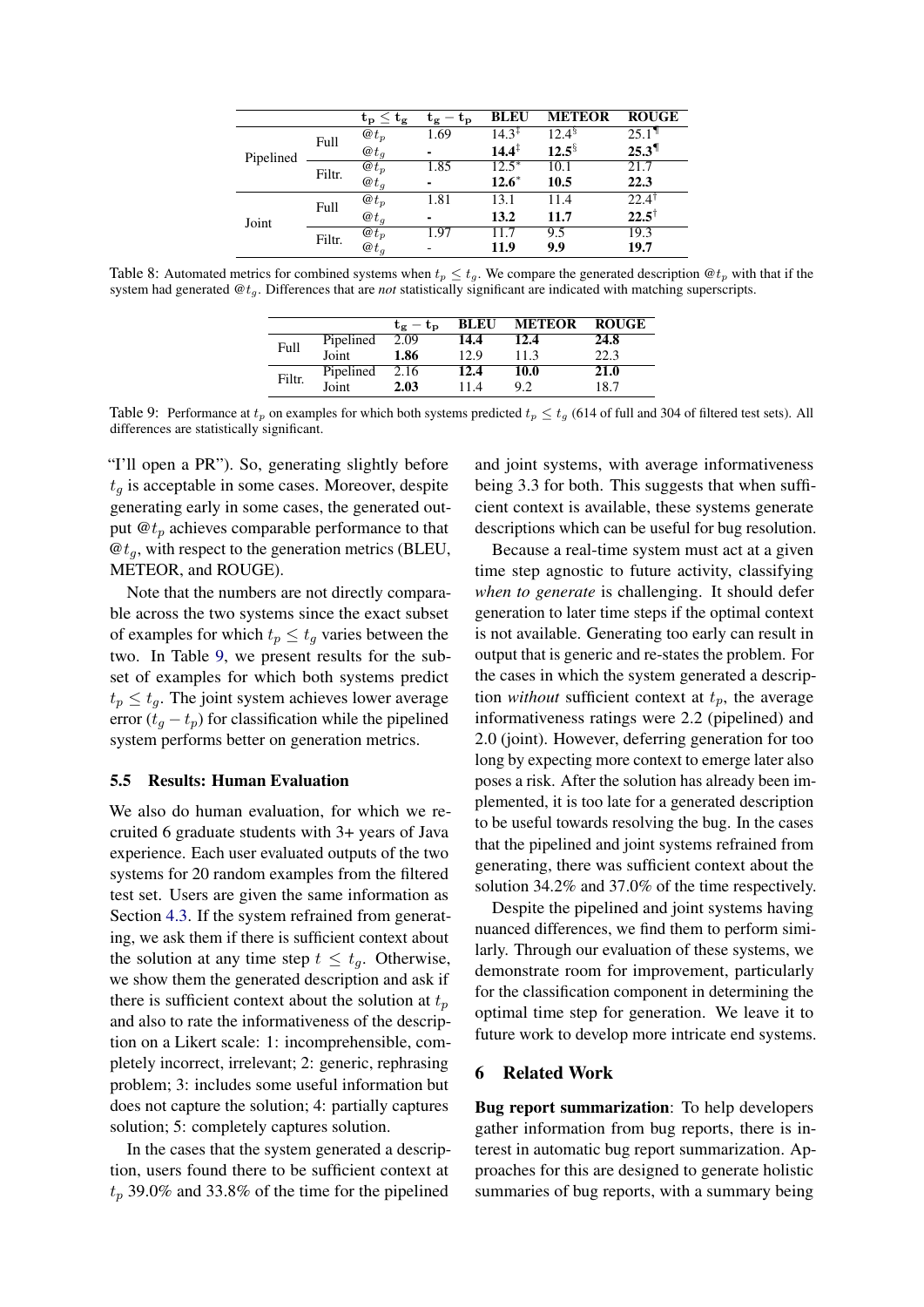25% of the length of the bug report [\(Liu et al.,](#page-10-1) [2020b\)](#page-10-1). We instead aim to generate a concise description that captures a specific aspect of the bug report. Next, bug report summaries are not widely available, so approaches for this task rely on unsupervised techniques [\(Li et al.,](#page-10-4) [2018;](#page-10-4) [Liu](#page-10-1) [et al.,](#page-10-1) [2020b\)](#page-10-1) or supervision from a small amount of data [\(Rastkar et al.,](#page-10-21) [2014;](#page-10-21) [Jiang et al.,](#page-9-15) [2016\)](#page-9-15). Our approach for obtaining noisy supervision allows us to train supervised models on a large amount of data. Bug report summarization is a post hoc task, done after the bug has been resolved, to help developers address related bug reports in the future. In contrast, our goal is to help resolve the present bug report, so our system must learn *when* to perform generation during an ongoing discussion. Approaches for bug report summarization have been predominantly extractive whereas ours is abstractive. While we are interested in how bug report summarization techniques fair on our task, their implementations are not publicly available.

Commit message generation: Unlike the task of automatically generating commit messages to describe code changes that have already been made [\(Loyola et al.,](#page-10-7) [2017;](#page-10-7) [Xu et al.,](#page-11-0) [2019\)](#page-11-0), our system aims to generate natural language descriptions that can drive code changes.

Response triggering: Classifying when to generate a description relates to chatbots learning to respond at an appropriate time [\(Liu et al.,](#page-10-22) [2020a\)](#page-10-22) in dyadic conversations. The goal is to avoid interrupting a user who splits up an utterance across multiple turns. We instead consider multi-party dialogue in which an agent should wait until a specific type of content emerges in the discussion. [Bohus](#page-9-16) [and Horvitz](#page-9-16) [\(2011\)](#page-9-16) studied turn-taking decisions in spoken dialogue systems, using audio-visual features, while ours is a text-based system.

Dialogue + software: We view our work as a step towards building a dialogue agent for streamlining software bug resolution. There has been minimal work in building interactive systems for this domain, with the exception of a few for tasks like query refinement [\(Zhang et al.,](#page-11-5) [2020\)](#page-11-5) and code generation [\(Chaurasia and Mooney,](#page-9-17) [2017;](#page-9-17) [Yao et al.,](#page-11-6) [2019\)](#page-11-6). [Wood et al.](#page-11-7) [\(2018\)](#page-11-7) recently built a dialogue corpus through a "Wizard of Oz" experiment to study the potential of a Q&A assistant during bug fixing. [Lowe et al.](#page-10-23) [\(2015\)](#page-10-23) developed a dialogue corpus based on Ubuntu chat logs to study Q&A assistants for technical support. In contrast, our dataset is designed for building a collaborative agent that participates in multi-party conversations rather than one which answers directed questions.

# 7 Conclusion

We presented the novel task of generating concise natural language solution descriptions to guide developers in absorbing information relevant towards bug resolution from long discussions. We established benchmarks for this task using a dataset that we constructed with supervision derived from commit messages and pull request titles. Through automated and human evaluation, we demonstrated the utility of these models and also highlight their shortcomings, to encourage more research in exploring ways to address these challenges. We also simulated a real-time setting through two approaches for combining a generation model with a classification component for determining when sufficient context for generating an informative description emerges in an ongoing discussion. We believe this lays the groundwork for future work on building a dialogue agent that participates in bug report discussions to foster efficient resolution.

#### Acknowledgements

We would like to thank Tanya Goyal, Prasoon Goyal, Adrian Benton, and Eunsol Choi for early feedback on this work. We would also like to thank reviewers for their detailed comments and suggestions. This work was supported by NSF grant IIS-1850153, the Bloomberg Data Science Fellowship and a Google Faculty Research Award.

## Ethics Statement

Our work aims to expedite bug resolution by mobilizing developers and guiding them in absorbing content in long discussions that is relevant towards implementing the solution. Through this, we hope to reduce the life span of software bugs and vulnerabilities that can significantly disrupt everyday operations. Our system is designed to *assist* developers and should not be considered as a replacement for the critical reasoning that is needed during bug resolution. Over-relying on this system to always alert developers when a solution has been recommended could have the opposite effect of causing delays in bug resolution for cases that the system is unable to handle. Additionally, if developers choose to rely solely on the system's generated description and ignore the discussion context, the solutions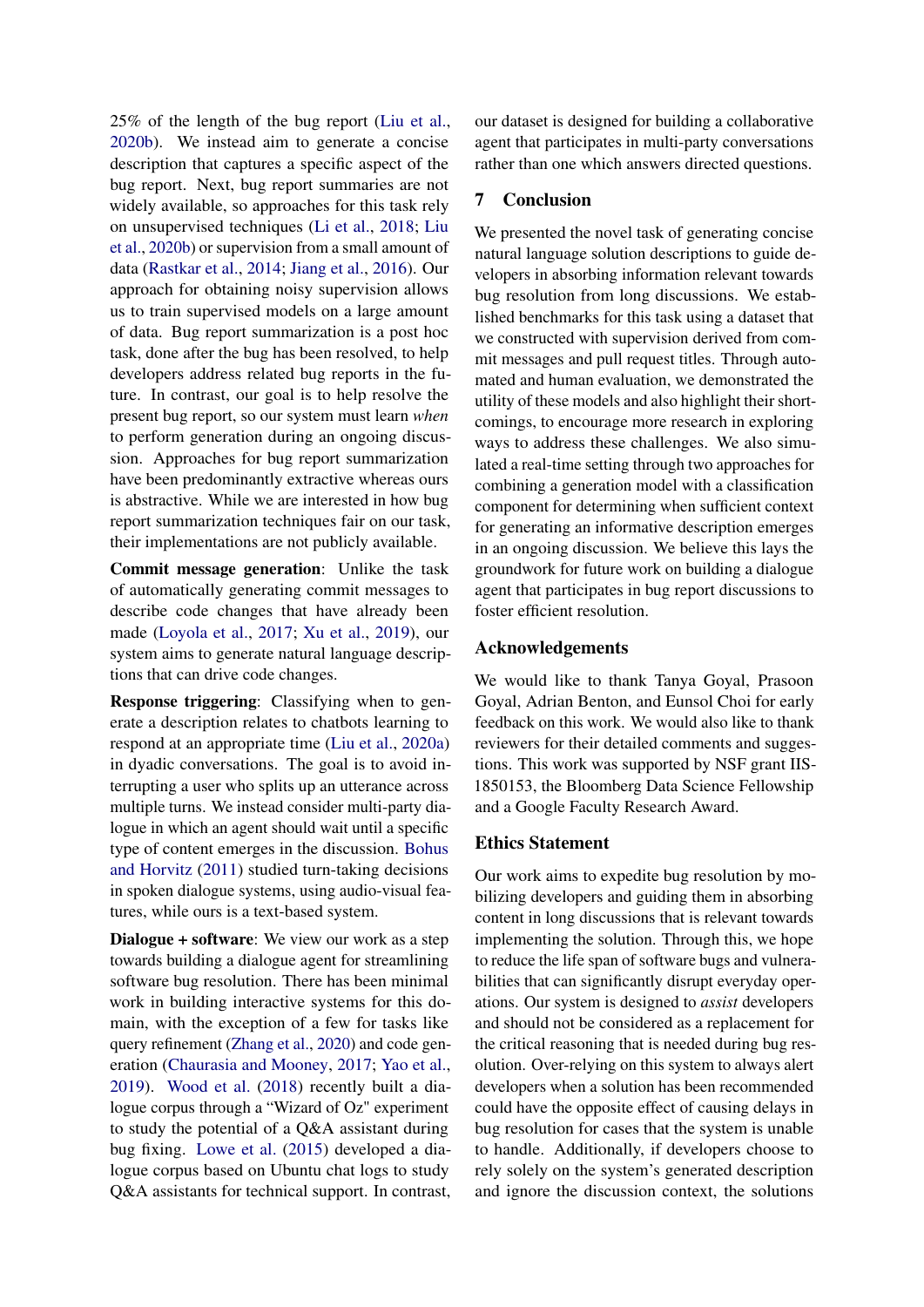they implement could potentially be incomplete or incorrect, if the system's output misses important details. Instead, developers should use the generated output to guide their focus and understanding as they read through the discussion.

To build our system, we used data from GitHub, in accordance with its acceptable use policy, and no additional permission was required. Namely, the policy states: "Researchers may use public, non-personal information from the Service for research purposes, only if any publications resulting from that research are open access."[7](#page-9-18) We use only publicly available data and use it only for research purposes. Additionally, the data we used to train and evaluate models (and publicly release) does not contain personal information (e.g., usernames of users who authored utterances and linked mentions). We require that any future work using our dataset must abide by GitHub's official policy as well. For evaluation, we conducted human evaluation, for which participants willfully volunteered to be part of the study. They were not compensated for their participation.

## References

- <span id="page-9-4"></span>Wasi Ahmad, Saikat Chakraborty, Baishakhi Ray, and Kai-Wei Chang. 2020. A transformer-based approach for source code summarization. In *ACL*, pages 4998–5007.
- <span id="page-9-2"></span>Wasi Uddin Ahmad, Saikat Chakraborty, Baishakhi Ray, and Kai-Wei Chang. 2021. Unified pre-training for program understanding and generation. In *NAACL*, pages 2655–2668.
- <span id="page-9-12"></span>Miltiadis Allamanis, Marc Brockschmidt, and Mahmoud Khademi. 2018. Learning to represent programs with graphs. In *ICLR*.
- <span id="page-9-7"></span>Miltiadis Allamanis, Hao Peng, and Charles Sutton. 2016. A convolutional attention network for extreme summarization of source code. In *ICML*, pages 2091–2100.
- <span id="page-9-11"></span>Uri Alon, Shaked Brody, Omer Levy, and Eran Yahav. 2019. code2seq: Generating sequences from structured representations of code. In *ICLR*.
- <span id="page-9-1"></span>Deeksha Arya, Wenting Wang, Jin L. C. Guo, and Jinghui Cheng. 2019. Analysis and detection of information types of open source software issue discussions. In *ICSE*, page 454–464.

[com/en/github/site-policy/](https://docs.github.com/en/github/site-policy/github-acceptable-use-policies)

- <span id="page-9-13"></span>Satanjeev Banerjee and Alon Lavie. 2005. Meteor: An automatic metric for MT evaluation with improved correlation with human judgments. In *Workshop on Intrinsic and Extrinsic Evaluation Measures for Machine Translation and/or Summarization*, pages 65– 72.
- <span id="page-9-14"></span>Taylor Berg-Kirkpatrick, David Burkett, and Dan Klein. 2012. An empirical investigation of statistical significance in NLP. In *EMNLP*, pages 995–1005.
- <span id="page-9-16"></span>Dan Bohus and Eric Horvitz. 2011. Multiparty turn taking in situated dialog: Study, lessons, and directions. In *SIGDIAL*, pages 98–109.
- <span id="page-9-6"></span>Saikat Chakraborty and Baishakhi Ray. 2021. On multi-modal learning of editing source code. In *ASE*, pages 443–455.
- <span id="page-9-17"></span>Shobhit Chaurasia and Raymond J. Mooney. 2017. Dialog for language to code. In *IJCNLP*, pages 175– 180.
- <span id="page-9-20"></span>Günes Erkan and Dragomir R. Radev. 2004. Lexrank: Graph-based lexical centrality as salience in text summarization. *Journal of Artificial Intelligence Research*, 22(1):457–479.
- <span id="page-9-10"></span>Khashayar Etemadi and Martin Monperrus. 2020. On the relevance of cross-project learning with nearest neighbours for commit message generation. In *ICSE Workshops*, page 470–475.
- <span id="page-9-9"></span>Patrick Fernandes, Miltiadis Allamanis, and Marc Brockschmidt. 2019. Structured neural summarization. In *ICLR*.
- <span id="page-9-8"></span>Xing Hu, Ge Li, Xin Xia, David Lo, and Zhi Jin. 2018. Deep code comment generation. In *ICPC*, pages 200–210.
- <span id="page-9-3"></span>Srinivasan Iyer, Ioannis Konstas, Alvin Cheung, and Luke Zettlemoyer. 2016. Summarizing source code using a neural attention model. In *ACL*, pages 2073– 2083.
- <span id="page-9-19"></span>Oskar Jarczyk, Blazej Gruszka, Szymon Jaroszewicz, Leszek Bukowski, and Adam Wierzbicki. 2014. Github projects. Quality analysis of open-source software. In *SocInfo*, pages 80–94.
- <span id="page-9-15"></span>He Jiang, Jingxuan Zhang, Hongjing Ma, Najam Nazar, and Zhilei Ren. 2016. Mining authorship characteristics in bug repositories. *Science China Information Sciences*, 60:012107.
- <span id="page-9-5"></span>Rafael-Michael Karampatsis and Charles Sutton. 2020. How often do single-statement bugs occur? the manysstubs4j dataset. In *MSR*, page 573–577.
- <span id="page-9-0"></span>David Kavaler, Sasha Sirovica, Vincent Hellendoorn, Raul Aranovich, and Vladimir Filkov. 2017. Perceived language complexity in github issue discussions and their effect on issue resolution. In *ASE*, pages 72–83.

<span id="page-9-18"></span> $7$ [https://docs.github.](https://docs.github.com/en/github/site-policy/github-acceptable-use-policies)

[github-acceptable-use-policies](https://docs.github.com/en/github/site-policy/github-acceptable-use-policies)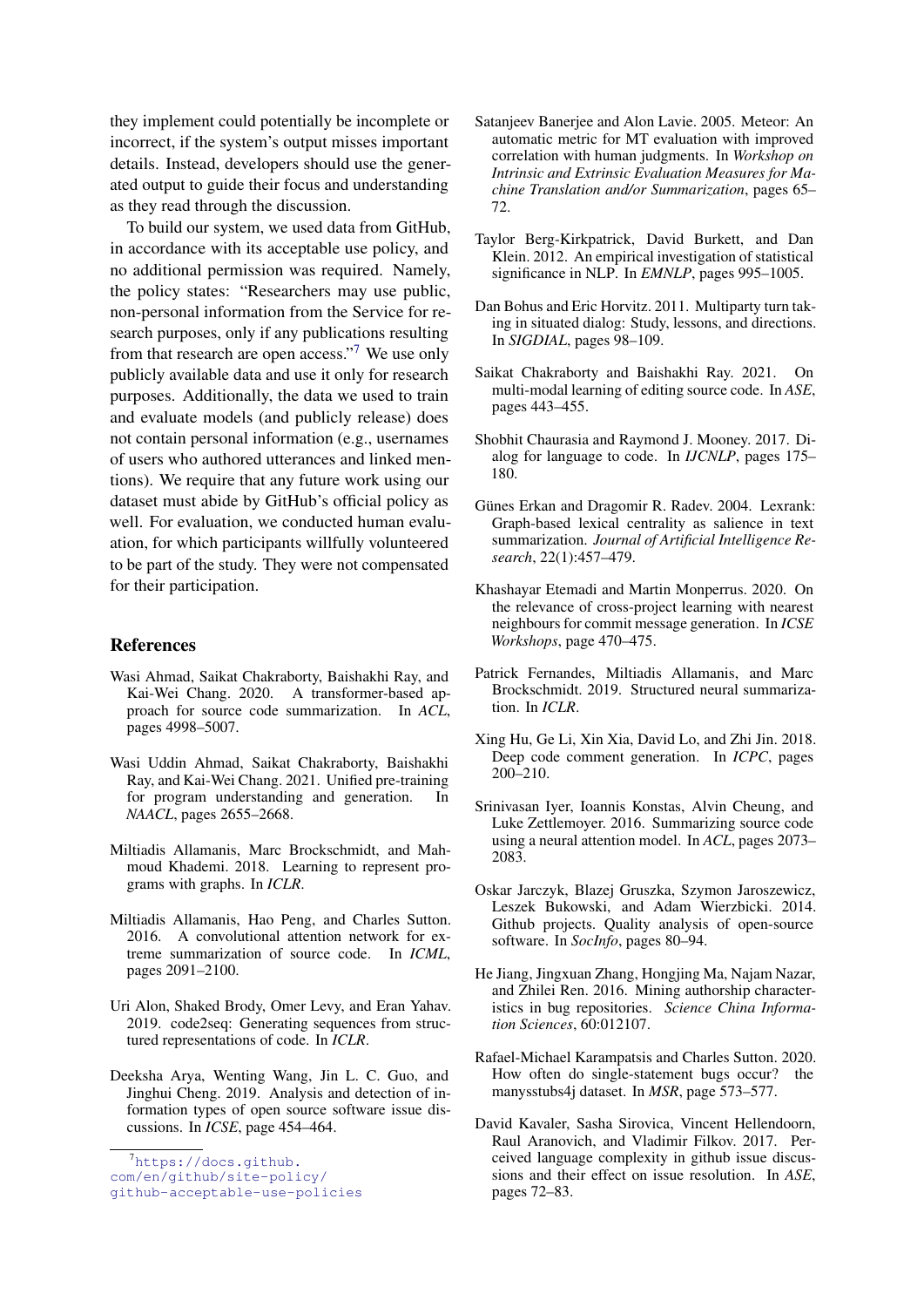- <span id="page-10-2"></span>Riivo Kikas, Marlon Dumas, and Dietmar Pfahl. 2015. Issue dynamics in github projects. In *International Conference on Product-Focused Software Process Improvement*, page 295–310.
- <span id="page-10-10"></span>Oleksii Kononenko, Tresa Rose, Olga Baysal, Michael Godfrey, Dennis Theisen, and Bart de Water. 2018. Studying pull request merges: A case study of shopify's active merchant. In *ICSE: Software Engineering in Practice Track*, pages 124–133.
- <span id="page-10-18"></span>Mike Lewis, Yinhan Liu, Naman Goyal, Marjan Ghazvininejad, Abdelrahman Mohamed, Omer Levy, Veselin Stoyanov, and Luke Zettlemoyer. 2020. BART: Denoising sequence-to-sequence pretraining for natural language generation, translation, and comprehension. In *ACL*, pages 7871–7880.
- <span id="page-10-4"></span>Xiaochen Li, He Jiang, Dong Liu, Zhilei Ren, and Ge Li. 2018. Unsupervised deep bug report summarization. In *ICPC*, page 144–155.
- <span id="page-10-20"></span>Chin-Yew Lin. 2004. ROUGE: A package for automatic evaluation of summaries. In *Text Summarization Branches Out*, pages 74–81.
- <span id="page-10-22"></span>Che Liu, Junfeng Jiang, Chao Xiong, Yi Yang, and Jieping Ye. 2020a. Towards building an intelligent chatbot for customer service: Learning to respond at the appropriate time. In *SIGKDD*, page 3377–3385.
- <span id="page-10-1"></span>Haoran Liu, Yue Yu, Shanshan Li, Yong Guo, Deze Wang, and Xiaoguang Mao. 2020b. BugSum: Deep context understanding for bug report summarization. In *ICPC*, page 94–105.
- <span id="page-10-24"></span>Yang Liu and Mirella Lapata. 2019. Text summarization with pretrained encoders. In *EMNLP-IJCNLP*, pages 3730–3740.
- <span id="page-10-23"></span>Ryan Lowe, Nissan Pow, Iulian Serban, and Joelle Pineau. 2015. The Ubuntu dialogue corpus: A large dataset for research in unstructured multi-turn dialogue systems. In *SIGDIAL*, pages 285–294.
- <span id="page-10-7"></span>Pablo Loyola, Edison Marrese-Taylor, and Yutaka Matsuo. 2017. A neural architecture for generating natural language descriptions from source code changes. In *ACL*, pages 287–292.
- <span id="page-10-12"></span>Ramesh Nallapati, Feifei Zhai, and Bowen Zhou. 2017. Summarunner: A recurrent neural network based sequence model for extractive summarization of documents. In *AAAI*, page 3075–3081.
- <span id="page-10-9"></span>Anh Tuan Nguyen, Tung Thanh Nguyen, Hoan Anh Nguyen, and Tien N. Nguyen. 2012. Multi-layered approach for recovering links between bug reports and fixes. In *FSE*, pages 63:1–63:11.
- <span id="page-10-14"></span>Pengyu Nie, Jiyang Zhang, Junyi Jessy Li, Raymond J. Mooney, and Milos Gligoric. 2022. Impact of evaluation methodologies on code summarization. In *ACL*, page (To Appear).
- <span id="page-10-0"></span>Yuki Noyori, Hironori Washizaki, Yoshiaki Fukazawa, Keishi Ooshima, Hideyuki Kanuka, Shuhei Nojiri, and Ryosuke Tsuchiya. 2019. What are good discussions within bug report comments for shortening bug fixing time? In *International Conference on Software Quality, Reliability and Security*, pages 280– 287.
- <span id="page-10-8"></span>Sebastiano Panichella, Gerardo Canfora, and Andrea Di Sorbo. 2021. "won't we fix this issue?" qualitative characterization and automated identification of wontfix issues on GitHub. *Information and Software Technology*, 139:106665.
- <span id="page-10-11"></span>Sheena Panthaplackel, Milos Gligoric, Raymond J. Mooney, and Junyi Jessy Li. 2020a. Associating natural language comment and source code entities. In *AAAI*.
- <span id="page-10-6"></span>Sheena Panthaplackel, Pengyu Nie, Milos Gligoric, Junyi Jessy Li, and Raymond Mooney. 2020b. Learning to update natural language comments based on code changes. In *ACL*, pages 1853–1868.
- <span id="page-10-19"></span>Kishore Papineni, Salim Roukos, Todd Ward, and Wei-Jing Zhu. 2002. BLEU: a method for automatic evaluation of machine translation. In *ACL*, pages 311– 318.
- <span id="page-10-21"></span>Sarah Rastkar, Gail C. Murphy, and Gabriel Murray. 2014. Automatic summarization of bug reports. *TSE*, 40(4):366–380.
- <span id="page-10-15"></span>Abigail See, Peter J. Liu, and Christopher D. Manning. 2017. Get to the point: Summarization with pointergenerator networks. In *ACL*, pages 1073–1083.
- <span id="page-10-17"></span>Iulian V. Serban, Alessandro Sordoni, Yoshua Bengio, Aaron Courville, and Joelle Pineau. 2016. Building end-to-end dialogue systems using generative hierarchical neural network models. In *AAAI*, page 3776–3783.
- <span id="page-10-13"></span>Jeniya Tabassum, Mounica Maddela, Wei Xu, and Alan Ritter. 2020. Code and named entity recognition in StackOverflow. In *ACL*, pages 4913–4926.
- <span id="page-10-3"></span>Xin Tan, Minghui Zhou, and Zeyu Sun. 2020. A first look at good first issues on github. In *ESEC/FSE*, page 398–409.
- <span id="page-10-25"></span>Yuqing Tang, Chau Tran, Xian Li, Peng-Jen Chen, Naman Goyal, Vishrav Chaudhary, Jiatao Gu, and Angela Fan. 2020. Multilingual translation with extensible multilingual pretraining and finetuning. *ArXiv*, abs/2008.00401.
- <span id="page-10-5"></span>Ashish Vaswani, Noam Shazeer, Niki Parmar, Jakob Uszkoreit, Llion Jones, Aidan N Gomez, Ł ukasz Kaiser, and Illia Polosukhin. 2017. Attention is all you need. In *NeurIPS*, volume 30.
- <span id="page-10-16"></span>Oriol Vinyals, Meire Fortunato, and Navdeep Jaitly. 2015. Pointer networks. In *NeurIPS*, pages 2692– 2700.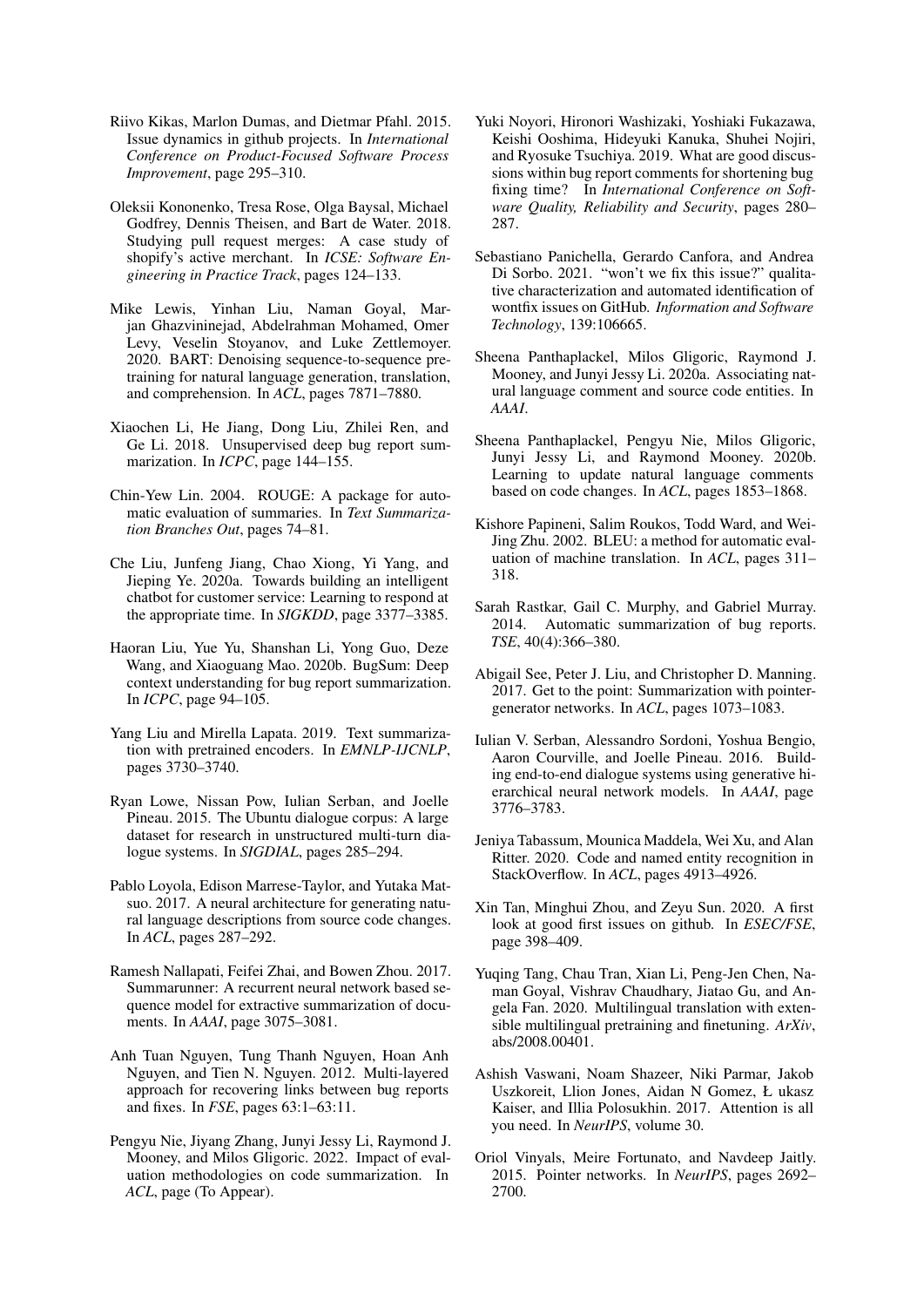- <span id="page-11-7"></span>Andrew Wood, Paige Rodeghero, Ameer Armaly, and Collin McMillan. 2018. Detecting speech act types in developer question/answer conversations during bug repair. In *ESEC/FSE*, page 491–502.
- <span id="page-11-0"></span>Shengbin Xu, Yuan Yao, Feng Xu, Tianxiao Gu, Hanghang Tong, and Jian Lu. 2019. Commit message generation for source code changes. In *IJCAI*, pages 3975–3981.
- <span id="page-11-6"></span>Ziyu Yao, Yu Su, Huan Sun, and Wen-tau Yih. 2019. Model-based interactive semantic parsing: A unified framework and a text-to-SQL case study. In *EMNLP*, pages 5447–5458.
- <span id="page-11-2"></span>Ziyu Yao, Daniel S. Weld, Wei-Peng Chen, and Huan Sun. 2018. StaQC: A systematically mined question-code dataset from Stack Overflow. In *WWW*, pages 1693–1703.
- <span id="page-11-3"></span>Pengcheng Yin, Bowen Deng, Edgar Chen, Bogdan Vasilescu, and Graham Neubig. 2018. Learning to mine aligned code and natural language pairs from Stack Overflow. In *MSR*, pages 476–486.
- <span id="page-11-5"></span>Neng Zhang, Qiao Huang, Xin Xia, Ying Zou, David Lo, and Zhenchang Xing. 2020. Chatbot4QR: Interactive query refinement for technical question retrieval. *TSE*.
- <span id="page-11-4"></span>Ruqing Zhang, Jiafeng Guo, Yixing Fan, Yanyan Lan, Jun Xu, and Xueqi Cheng. 2018. Learning to control the specificity in neural response generation. In *ACL*, pages 1108–1117.
- <span id="page-11-1"></span>Guoliang Zhao, Daniel Alencar da Costa, and Ying Zou. 2019. Improving the pull requests review process using learning-to-rank algorithms. *Empirical Software Engineering*, 24:2140–2170.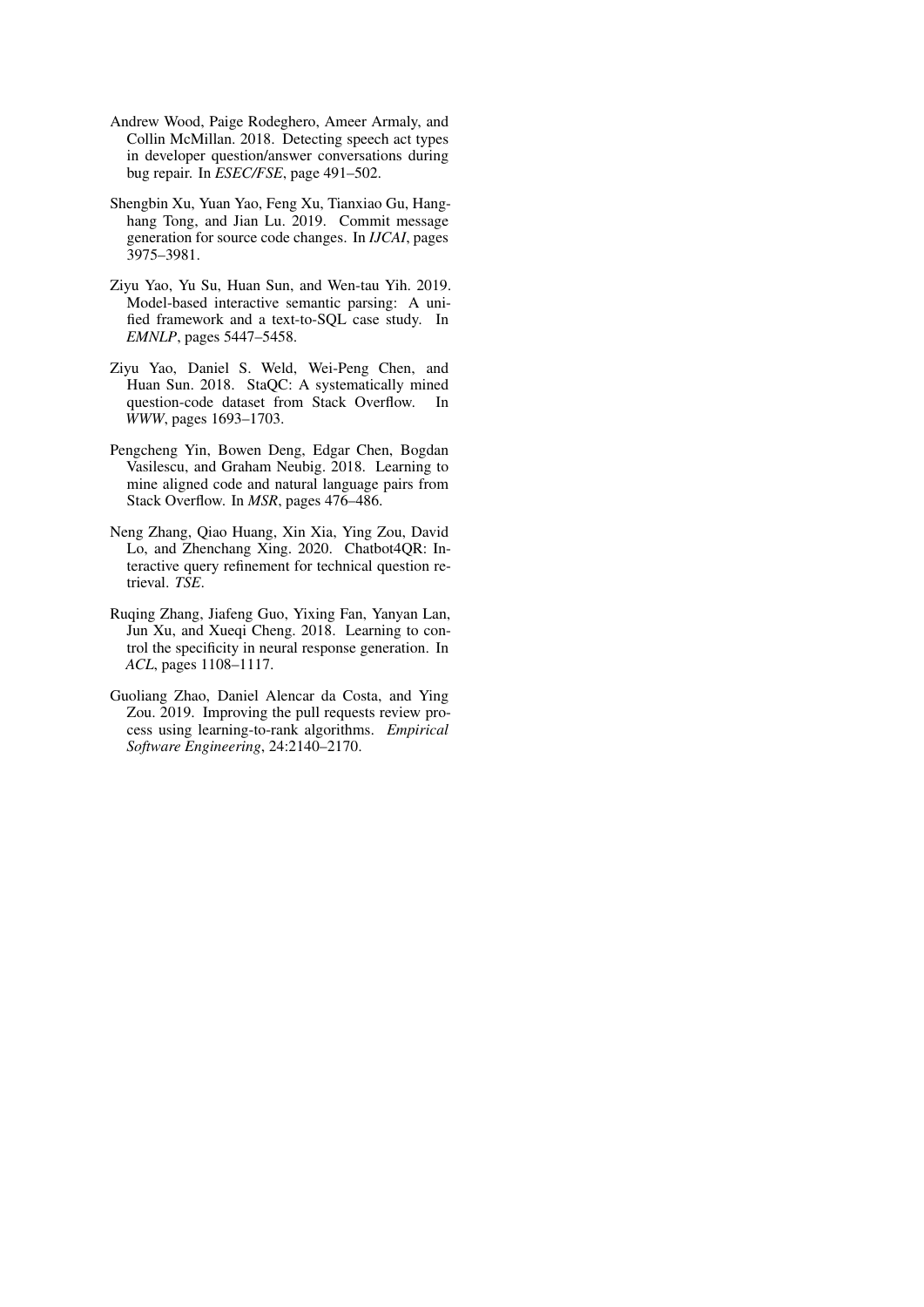# <span id="page-12-0"></span>A Data Cleaning

We focus on closed bug reports from the top 1,000 Java projects (in terms of number of stars), as a way of identifying well-maintained projects [\(Jar](#page-9-19)[czyk et al.,](#page-9-19) [2014\)](#page-9-19). We require there to be at least two distinct "actors" in the discussion, in which the actor can either be a developer who makes an utterance in the discussion or an actor who implements the solution through a commit or pull request. We discard examples in which the reference description is identical to the title (disregarding stopwords), as these are cases in which either the reference description only states the problem and is uninformative or the title already puts forth a solution (in which case a generated description would not be useful). We remove examples with commits or pull requests which simultaneously address multiple bug reports.

We mined 141,389 issues (from 770 of the top 1,000 projects). After applying heuristics, we get 35,010 (from 525 projects), which will be released. Of these, 16,899 pertain to bugs and 18,111 pertain to non-bugs. From the 16,899 bug-related issues, we focus on the 12,328 issues with a single commit message/PR title. We explain our reasoning for discarding examples linked to multiple commits and/or pull requests in Section [3.1.](#page-1-1) However, such examples (which are available in the data we release) can be useful for supporting generating descriptions at multiple time steps in future work.

From an example's description, we remove references to issue and pull request numbers, as they do not contribute to the meaning and are instead used as identifiers for organizational purposes.

# <span id="page-12-1"></span>B Details of Hier S2S + Ptr Model

We encode  $U_t$  using a transformer-based encoder and feed the contextualized representation of its first token (<UTTERANCE\_START>) into the RNN-based discussion encoder to update the *discussion state*,  $s_t$ . When encoding  $U_t$ , we also concatenate  $s_{t-1}$  to embeddings, to help the model relate  $U_t$  with the broader context of the discussion. Note that we treat the title as  $U_0$  in the discussion. This process continues until  $U_{t_g}$  is encoded, at which point all accumulated token-level hidden states are fed into a transformer-based decoder to generate the output.

Unlike the  $S2S + P$ tr model which is designed to reason about the full input at once, this approach reasons step-by-step, with self-attention in the utterance encoder only being applied to tokens within the same utterance. Since the input context for this task is often very large, we investigate whether it is useful to break down the encoding process in this way. We also equip this model with a pointer generator network.

# <span id="page-12-2"></span>C Additional Generation Baselines

We considered additional baselines; however, since they were performing much lower than other approaches (on wide statistically significant margins), we chose to exclude them from the main paper. We briefly describe these baselines below.

#### C.1 Extractive Baselines

Supervised Extractive: Using a greedy approach for obtaining noisy extractive summaries [\(Nallap](#page-10-12)[ati et al.,](#page-10-12) [2017\)](#page-10-12), we train a supervised extractive summarization model, similar to [\(Liu and Lapata,](#page-10-24) [2019\)](#page-10-24).

LexRank: We use LexRank [\(Erkan and Radev,](#page-9-20) [2004\)](#page-9-20), an unsupervised graph-based extractive summarization approach. We extract 1 sentence with threshold 0.1.

 $U_1$  (Lead 1): This entails simply taking the first sentence of the first utterance, intended to simulate the Lead-1 baseline that is commonly used in summarization.

 $U_1$  (Lead 3): This entails simply taking the first 3 sentences of the first utterance, intended to simulate the Lead-3 baseline that is commonly used in summarization.

 $U_{t<sub>g</sub>$ : Since some part of the solution is often mentioned within  $U_{t_g}$ , we copy this utterance.

 $U_{t<sub>g</sub>}$  (Lead 1): Since the length of an utterance is quite different than that of a description (Table [1\)](#page-2-2), we extract only the lead sentence of  $U_{t_g}$ .

 $U_{t<sub>g</sub>}$  (Lead 3): For the reason stated above, we also apply the Lead-3 baseline to this utterance.

 $U_{t<sub>g</sub>}$  (Last sentence): Rather than extracting the lead sentence, we extract the last sentence of  $U_{t_g}$ .  $U_{tg}$  (Last 3 sentences): Rather than extracting

the lead 3 sentences, we try extracting the last 3 sentences of  $U_{t_g}$ .

# C.2 Retrieval Baselines

Retrieval (Title-Title): Using TF-IDF, we compute cosine similarity between the test example's title and titles in the training set, to identify the closest training example, from which we take the description.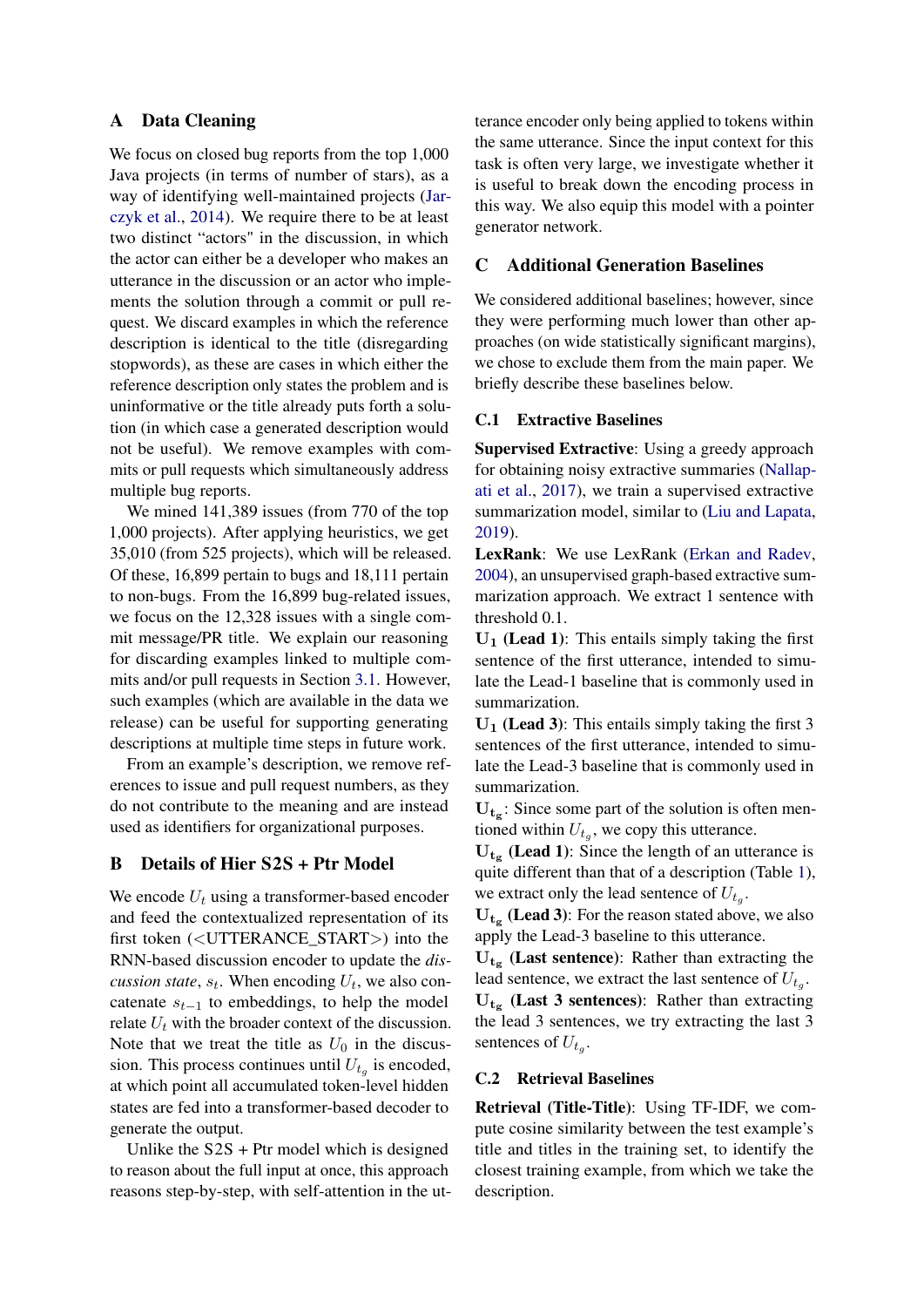<span id="page-13-0"></span>

|        | Model                           | <b>BLEU</b> | <b>METEOR</b> | <b>ROUGE-1</b> | <b>ROUGE-2</b> | <b>ROUGE-L</b> |
|--------|---------------------------------|-------------|---------------|----------------|----------------|----------------|
|        | Supervised Extractive           | 0.537       | 0.536         | 0.807          | 0.010          | 0.767          |
|        | LexRank                         | 2.252       | 1.851         | 2.629          | 0.061          | 2.470          |
|        | $U_1$ (Lead 1)                  | 4.793       | 6.537         | 10.077         | 2.534          | 8.752          |
|        | $U_1$ (Lead 3)                  | 3.085       | 7.955         | 9.778          | 2.303          | 8.687          |
|        | $U_{t_g}$                       | 2.842       | 5.425         | 7.426          | 1.363          | 6.712          |
|        | $U_{t_q}$ (Lead 1)              | 4.028       | 4.453         | 7.736          | 1.451          | 6.889          |
|        | $U_{t_q}$ (Lead 3)              | 3.189       | 5.692         | 8.153          | 1.504          | 7.359          |
|        | $U_{t_q}$ (Last sentence)       | 3.475       | 3.480         | 6.089          | 0.930          | 5.476          |
| Full   | $U_{t_q}$ (Last 3 sentences)    | 3.234       | 5.082         | 7.525          | 1.287          | 6.787          |
|        | Retrieval (Title-Title)         | 6.866       | 4.497         | 11.517         | 1.281          | 10.748         |
|        | Retrieval (Title-Desc)          | 8.763       | 6.167         | 15.965         | 2.426          | 14.776         |
|        | Project Retrieval (Title-Title) | 7.442       | 4.709         | 11.501         | 1.49           | 10.943         |
|        | Project Retrieval (Title-Desc)  | 9.118       | 6.299         | 14.949         | 2.232          | 14.089         |
|        | Copy Title                      | 14.358      | 13.142        | 27.361         | 11.539         | 24.427         |
|        | $S2S + Ptr$                     | 12.583      | 9.838         | 27.589         | 4.258          | 25.024         |
|        | Hier $S2S + Ptr$                | 12.365      | 9.564         | 26.785         | 3.672          | 24.084         |
|        | PLBART                          | 16.551      | 14.484        | 31.564         | 11.549         | 28.295         |
|        | PLBART (F)                      | 14.188      | 12.302        | 27.443         | 8.349          | 25.128         |
|        | Supervised Extractive           | 0.711       | 0.653         | 1.084          | 0.005          | 1.029          |
|        | LexRank                         | 2.442       | 1.946         | 2.843          | 0.066          | 2.637          |
|        | $U_1$ (Lead 1)                  | 4.951       | 6.207         | 9.881          | 1.938          | 8.553          |
|        | $U_1$ (Lead 3)                  | 3.055       | 7.907         | 9.890          | 1.875          | 8.777          |
|        | $U_{t_q}$                       | 2.899       | 6.045         | 8.081          | 1.507          | 7.346          |
|        | $U_{t_q}$ (Lead 1)              | 4.406       | 4.808         | 8.424          | 1.507          | 7.590          |
|        | $U_{t_a}$ (Lead 3)              | 3.356       | 6.257         | 8.894          | 1.681          | 8.060          |
|        | $U_{t_q}$ (Last sentence)       | 3.515       | 3.961         | 6.547          | 1.046          | 5.868          |
| Filtr. | $U_{t_q}$ (Last 3 sentences)    | 3.345       | 5.722         | 8.200          | 1.460          | 7.448          |
|        | Retrieval (Title-Title)         | 6.117       | 3.727         | 9.546          | 0.711          | 8.965          |
|        | Retrieval (Title-Desc)          | 6.998       | 4.542         | 12.082         | 1.257          | 11.410         |
|        | Project Retrieval (Title-Title) | 6.646       | 4.195         | 9.603          | 1.273          | 9.255          |
|        | Project Retrieval (Title-Desc)  | 7.593       | 5.064         | 11.895         | 1.638          | 11.328         |
|        | Copy Title                      | 9.962       | 8.291         | 18.538         | 4.943          | 16.641         |
|        | $S2S + Ptr$                     | 10.168      | 7.521         | 21.846         | 2.278          | 20.116         |
|        | Hier $S2S + Ptr$                | 9.893       | 7.369         | 21.562         | 2.131          | 19.649         |
|        | PLBART                          | 12.319      | 9.877         | 23.419         | 5.452          | 21.097         |
|        | PLBART (F)                      | 12.266      | 10.218        | 23.786         | 5.712          | 21.857         |

Table 10: Comparing models in main paper with low-performing baselines for generating solution descriptions. Scores for Supervised Extractive are averaged across three trials.

Retrieval (Title-Desc): Using TF-IDF, we compute cosine similarity between the test example's title and *descriptions* in the training set, to identify the closest training example, from which we take the description.

Project Retrieval (Title-Title): Using TF-IDF, we compute cosine similarity between the test example's title and titles *for the same project* in the training set, to identify the closest training example, from which we take the description.

Project Retrieval (Title-Desc): Using TF-IDF, we compute cosine similarity between the test example's title and descriptions for the same project in the training set, to identify the closest training example, from which we take the description.

# C.3 Baseline Results

We present baseline results in Table [10.](#page-13-0) In addition to the metrics used in the main paper, we report ROUGE-1 and ROUGE-2. All of these baselines substantially underperform models presented in the main paper, especially the Supervised Extractive model. We believe this model performs so poorly due to noise in the supervision and because the extracted summaries are longer and structured differently than the reference descriptions in our dataset. Additionally, there are many examples in which the model does not select a single sentence from the input, resulting in the prediction being the empty string. LexRank also performs poorly in terms of automated metrics against the reference description. This unsupervised approach aims to identify a "centroid" sentence that summarizes the full input context and is not designed to specifically focus on solution-related context.

All baselines that extract a whole utterance or sentences from specific utterances perform poorly, demonstrating the need for content selection from the broader context and content synthesis rather than relying on simple heuristics to produce a description of the solution. We find that the retrieval baselines tend to achieve higher scores, as retrieved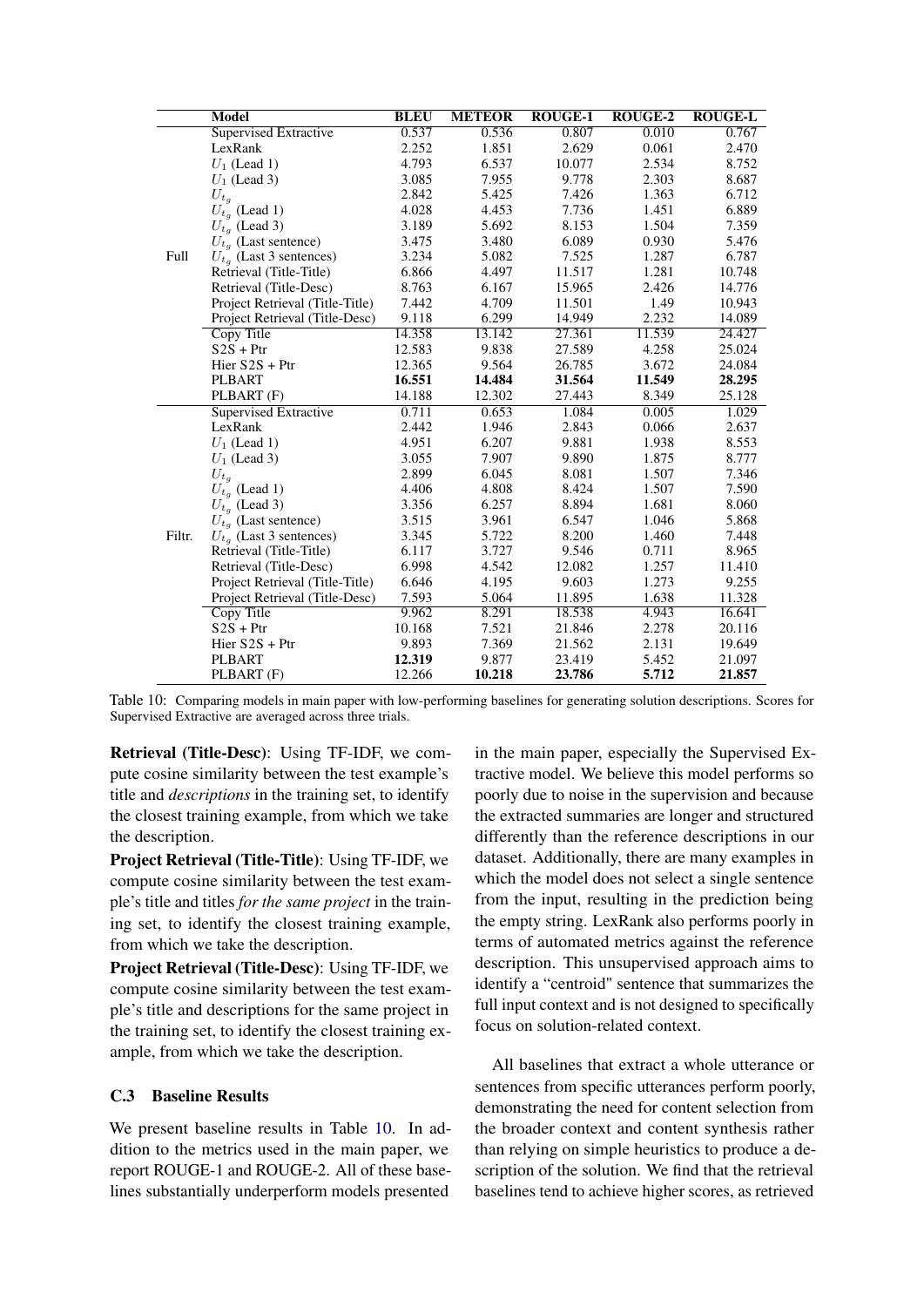<span id="page-14-1"></span>

|        | Model                             | <b>BLEU</b> | <b>METEOR</b> | <b>ROUGE-1</b> | ROUGE-2           | ROUGE-L |
|--------|-----------------------------------|-------------|---------------|----------------|-------------------|---------|
|        | mBART base (randomly initialized) | 9.978       | 6.976         | 17.000         | 2.498             | 15.744  |
| Full   | mBART large                       | 15.251      | 12.503        | 28.522         | 9.520             | 26.109  |
|        | <b>BART</b> base                  | 14.226      | 11.522        | 26.957         | 8.864             | 24.746  |
|        | <b>PLBART</b>                     | 16.551      | 14.484        | 31.564         | 11.549            | 28.295  |
|        | mBART base (randomly initialized) | 8.819       | 6.151         | 14.870         | 2.011             | 13.574  |
|        | mBART large                       | 11.663      | 9.233         | 22.295         | $5.159^{\dagger}$ | 20.458  |
| Filtr. | <b>BART</b> base                  | 10.820      | 8.583         | 21.247         | $5.055^{\dagger}$ | 19.537  |
|        | <b>PLBART</b>                     | 12.319      | 9.877         | 23.419         | 5.452             | 21.097  |

Table 11: Comparing performance of BART-based models. Training/fine-tuning is done with our full training set. Differences that are *not* statistically significant are shown with matching symbols.

descriptions are from the same distribution as the reference descriptions. However, these numbers are still much lower than those in the main paper.

# <span id="page-14-0"></span>D BART Models

We use PLBART [\(Ahmad et al.,](#page-9-2) [2021\)](#page-9-2), which was pretrained on large amounts of code from GitHub and software-related natural language from Stack-Overflow. Compared to other pretrained models, fine-tuning PLBART achieves higher performance for various NL+code tasks, including code summarization, code generation, code translation, and code classification. Since our task also requires reasoning about code and technical text, we choose PLBART over other pretrained models in our work. We present automated metrics for PLBART and PLBART (F) in Table [3.](#page-4-2) The average length of PLBART's output is 9.0 and 8.6 tokens on the full and filtered test sets respectively, while it is 9.3 and 9.4 for PLBART (F).

For completion, we compare against BARTbased models which are not pretrained on code or technical text. First, we consider mBART base (multilingual BART) [\(Tang et al.,](#page-10-25) [2020\)](#page-10-25), which is the underlying architecture of PLBART. Without pretraining (randomly initializing the same architecture), performance is very low, as shown in Table [11.](#page-14-1) The publicly released pretrained mBART model, which is pretrained on non-technical natural language, does not use the base architecture but rather large. We also fine-tune this model on our training set but find that it achieves lower performance than PLBART. Finally, we compare against BART base [\(Lewis et al.,](#page-10-18) [2020\)](#page-10-18), which is also pretrained on non-technical natural language. Again, this model underperforms PLBART. Because PLBART's performance is higher, we choose to focus on this model in our work.

#### E Human Evaluation Setup

In the user study, users are shown the title of the bug report, all utterances up till (and including)

 $U_{t_g}$ , and the reference description in our dataset for the given example. We choose to provide this as a manual suggestion to help guide users in better understanding a bug report, for a software project with which they have minimal familiarity. However, we state in our instructions that this is merely provided for reference and is not necessarily the exact and only valid answer.

Next, we show them up to 5 model predictions and ask them to "select the one(s) which add(s) the most amount of useful information that will help resolve the bug, beyond just re-stating the problem itself." Note that these are presented in random order (per example), without any identifying information about the underlying models that generated them. We explain that we consider a description to be informative if it provides content that will be useful towards *fixing* the issue, beyond just rephrasing the problem itself. And we encourage users to select candidates based on content that is informative, rather than focusing on exact phrasing. If all candidates appear to be poor (completely unrelated to the resolving the bug, uninformative, incomprehensible, or plain wrong), users are asked to select another option: "All candidates are poor." If there is no useful information towards resolving the bug in the context and they are unable to evaluate candidate descriptions, they are asked to select another option: "The context does not have any useful information for resolving the bug." They must also justify their selection by writing a brief rationale.

This is a challenging task, as it requires reading through and reasoning about a large amount of text to evaluate each example. To prepare annotators, we first present a set of training examples and a training video in which we demonstrate how the task should be completed.

#### F Analyzing CS Subset

The CS subset consists of 109 examples from the test set spanning 45 projects, with average  $T = 4.1$ and  $t_q = 3.2$ . We present automated metrics for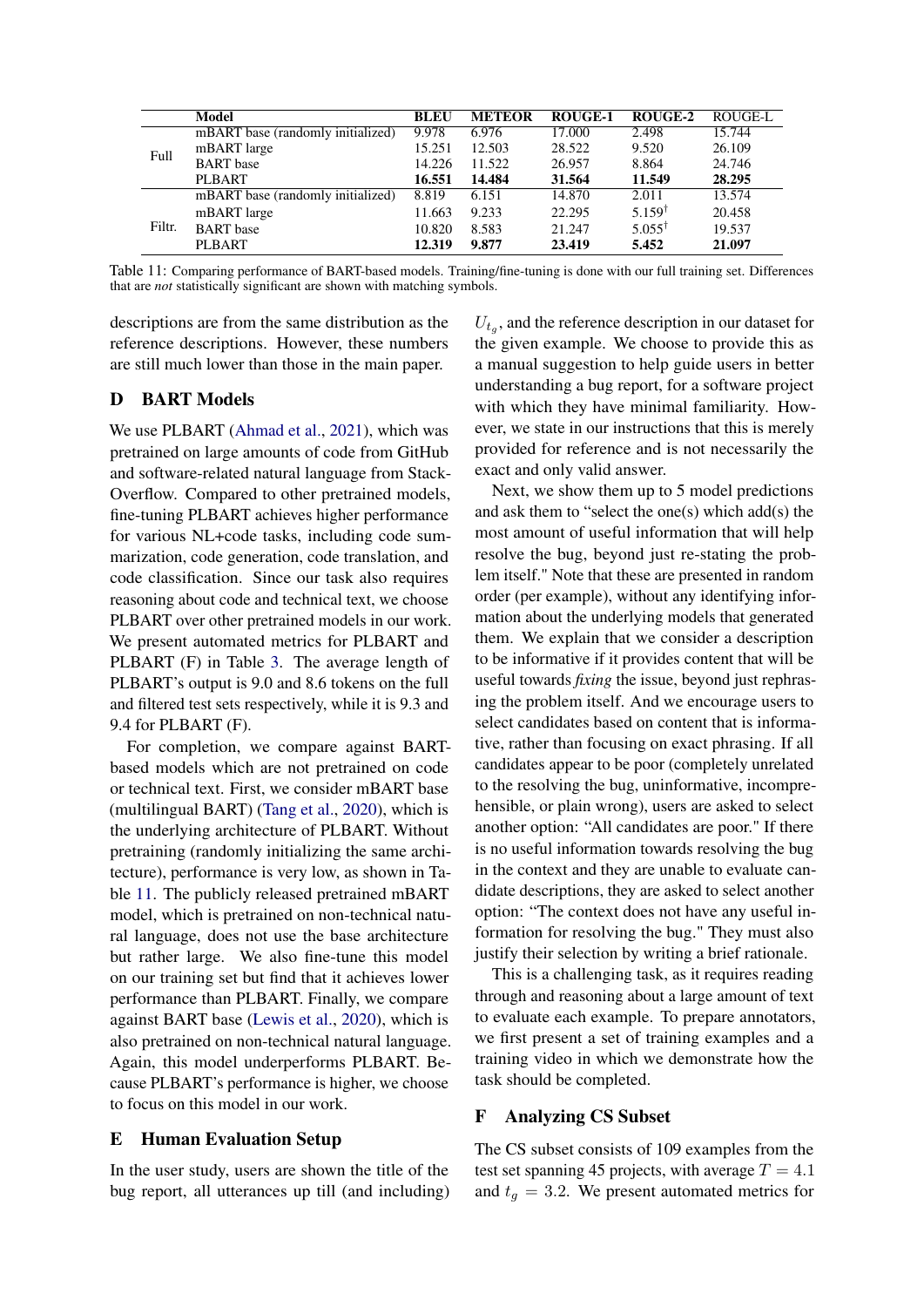<span id="page-15-0"></span>

| Model            | <b>BLEU</b> | <b>METEOR</b>       | <b>ROUGE</b> |
|------------------|-------------|---------------------|--------------|
| Copy Title       | 12.6        | 12.2 <sup>1</sup>   | 22.1         |
| $S2S + Ptr$      | 11.6        | 8.9                 | 23.1         |
| Hier $S2S + Ptr$ | 12.0        | 9.0                 | 22.9         |
| <b>PLBART</b>    | 14.6        | 13.2                | 26.0         |
| PLBART (F)       | 14.2.       | $12.3$ <sup>T</sup> | 25.1         |

Table 12: Automated metrics for generation on CS subset. Differences that are *not* statistically significant are indicated with matching symbols.

this subset in Table [12.](#page-15-0) Results are analogous to the full test set, except that the numbers are generally lower for all models other than for PLBART (F), which achieves consistent performance. PLBART (F) slightly underperforms PLBART on automated metrics overall. However, this is because these metrics are computed against the single reference description, which could diverge from how the solution is formulated in the discussion since the developer could have written an uninformative/generic description. To do more fine-grained analysis, in Figure [2,](#page-16-0) we plot automated metrics for varying percentages of token overlap between the reference description and  $U_1...U_{t_g}$  (excluding tokens already present in the title which have been used to state the problem). Higher overlap suggests that the reference description draws more content from within the discussion. For higher percentages, PLBART (F) generally achieves higher scores against the reference than PLBART and all other models, indicating that this model is better at gathering information from within the discussion. In Table [13,](#page-17-0) we supplement the n-gram analysis from Section [4.4.](#page-5-3)

## G Classification Performance

To benchmark performance on the classification task for determining when sufficient context is available for generating an informative description, we consider some simple baselines. We observe that there are many cases in which  $t<sub>q</sub> = 1, 2$ , i.e., the solution is implemented immediately after the first or second utterance. So, we include the FIRST baseline which always predicts a positive label at  $t = 1$ , and SECOND which predicts negative at  $t = 1$  and positive at  $t = 2$ , if  $t_g \geq 2$  (otherwise it never predicts positive).

We include the RAND (uni) baseline which progresses through the discussion, randomly deciding between the positive and negative label after each utterance, based on a uniform distribution. We also include RAND (dist), which instead uses the probability distribution of labels at the examplelevel estimated from the filtered training set (pos =

1  $\frac{1}{N} \sum_{n=1}^{N} \frac{1}{t_c}$  $\frac{1}{t_g}$ =0.510, neg = 0.490). Results are averaged across 3 trials. We present results in Table [14.](#page-17-1)

# H Reproducibility Checklist

#### H.1 Validation Performance

We report performances on the full validation set. Results for the generation task are in Table [15.](#page-17-2)

# I Hyperparameters

All neural models were implemented using Py-Torch. For  $S2S$  + Ptr and Hier  $S2S$  + Ptr, we use a batch size of 8, an initial learning rate of 3e-05, and a dropout rate of 0.2. Our transformer models have 4 encoder and decoder layers, 4 heads in multi-head attention, a hidden size of 64, and feedforward hidden size 256. We use Adam as the optimizer and have a learning rate scheduler with gamma 0.95 which decays after an epoch if the validation loss has not improved. We use early stopping with patience 5 during training.

For classification, the classification head consists of a linear layer (dimension 768), followed by a tanh non-linear layer, and a final linear projection layer (dimension 2). When computing cross entropy loss for classification, we weight the positive and negative labels using the inverse of the class proportion to handle class imbalance (1.70 and 0.71 respectively). For the joint model, loss for a given example is computed as follows, with  $\lambda_1 = 0.8, \lambda_2 = 0.2$  (tuned on validation data).

$$
L = \lambda_1 L_{gen}(t_g) + \lambda_2 \sum_{t=1}^{t=t_g} L_{class}(t)
$$

#### I.1 Tuning

For S2S + Ptr and Hier S2S + Ptr, hyperparameters are tuned manually. For batch size, we consider {8,16,32}, learning rate {1e-03, 1e-04, 3e-05}, dropout {0.1, 0.2, 0.4, 0.5, 0.6}, encoder/decoder layers {2, 4, 6, 8}, number of heads {2, 4, 8}, hidden sizes {32, 62, 128}, and feedforward dimensions {128, 256, 512}. These hyperparameters are tuned on validation data, using the text generation metrics mentioned in Section [4.2](#page-4-4) for generation. For tuning, we do not do grid search but rather compare performances between models trained with identical configurations, with the exception of a single parameter. Therefore, the number of hyperparameter tuning runs scales linearly. We ran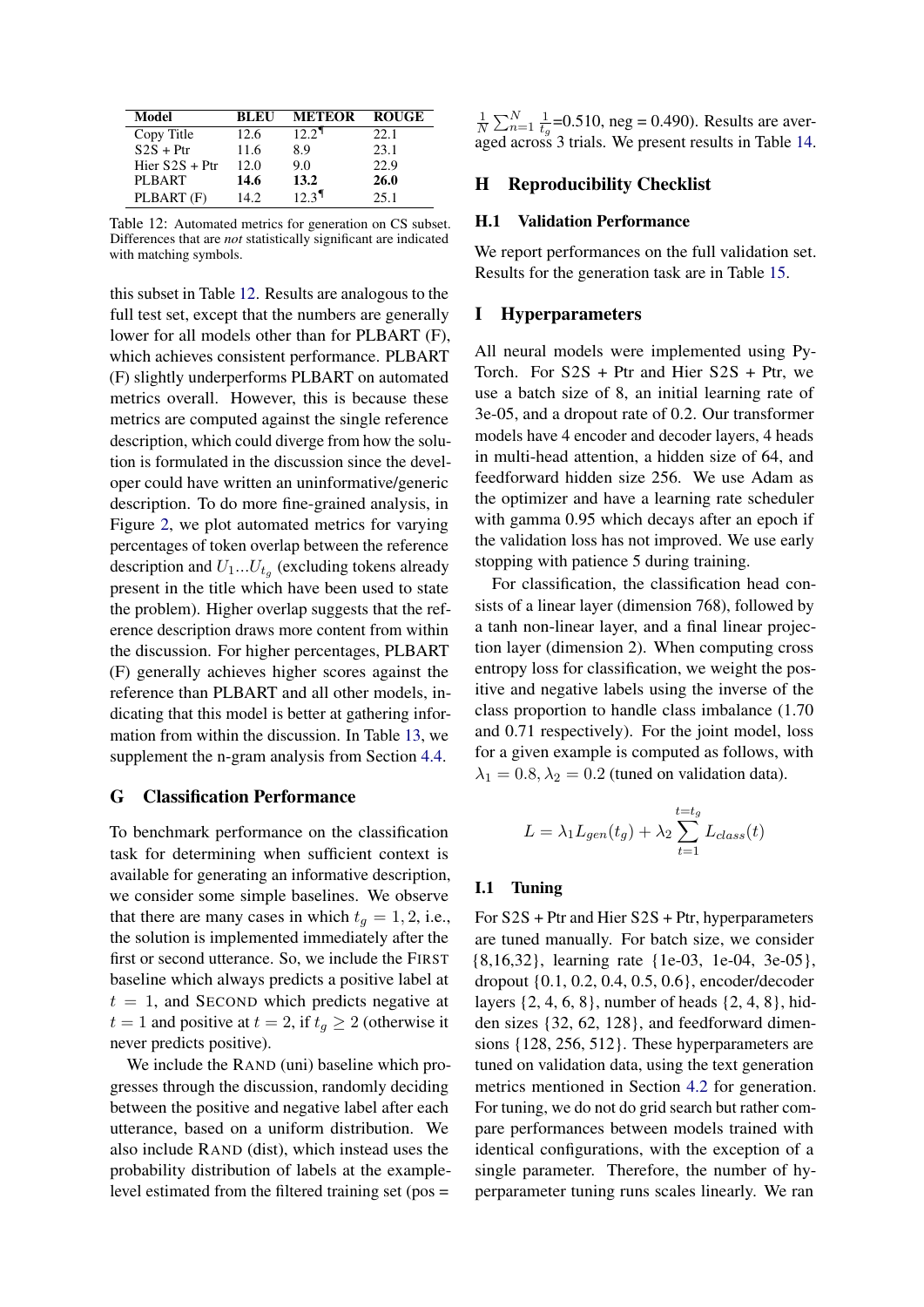<span id="page-16-0"></span>



ROUGE-L for Varying Levels of Token Overlap with Discussion Copy Title S2S + Ptr Hier S2S + Ptr PLBART PLBART (F) 90 80  $70$ 60 ،<br>50 إ ROUGF-I  $\Delta$ 0  $30$ 20  $10$  $\overline{0}$ 100  $10$  $20$  $30$ 40 50 60 70 80 90 % Tokens in Reference Description which Appear in Sequence of Utterances

#### (e) ROUGE-L

Figure 2: Metrics for CS subset, with buckets corresponding to the % of tokens in reference description which also appear in  $U_1...U_{t_q}$  (disregarding title tokens). Bucket 10 corresponds to [0, 10)%, 20 corresponds to [10, 20)%, etc.



Copy Title S2S + Ptr Hier S2S + Ptr PLBART PEBART (F)



#### (a) BLEU-4 (b) METEOR